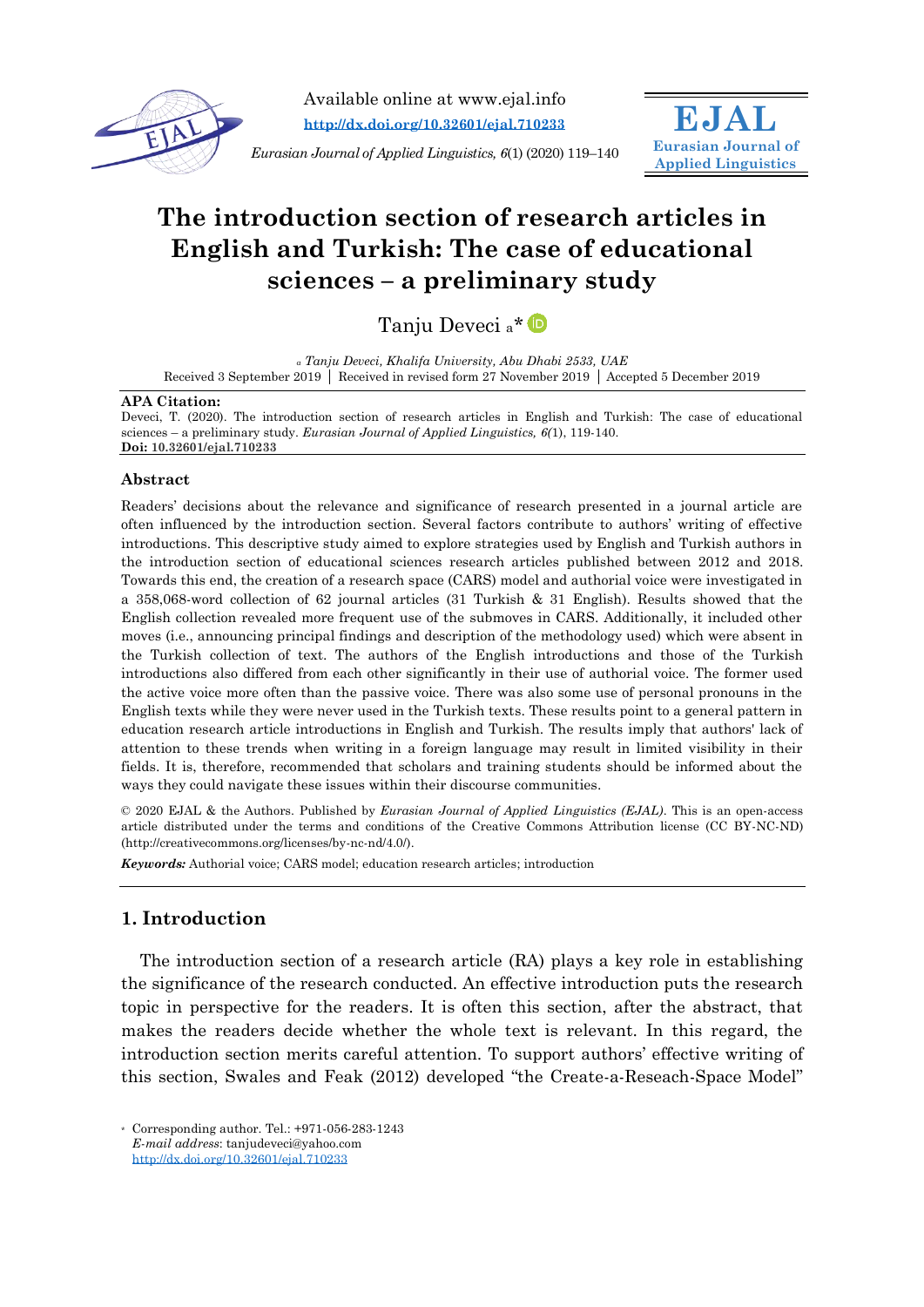(CARS), which has been used extensively to analyze introductions in research articles (RAs) in a variety of scientific disciplines in English (e.g., Samraj, 2002; Öztürk, 2007; Rahman, Darus, & Amir, 2017). Some research has also been conducted in other languages such as Brazilian Portuguese (Hirano, 2009), Hungarian (Arvay & Tanko, 2004), Chinese (Loi & Evans, 2010), and Spanish (Sheldon, 2011). These were often comparative studies aiming to identify how authors write in English and their native languages.

Whether they be native or non-native, authors need a complete understanding of the conventions governing written academic discourse within their discourse communities (Chandrasegara, 2012). Otherwise, their communication with the audience will suffer. Despite this, full awareness of conventions in a given discourse community is still no panacea, especially for those who write in a language other than their native one. Research has revealed that writing in English as a foreign language required more cognitive effort, and papers produced by authors for whom English was a foreign language were not on a par with the expectations of the English language research community (van Weijen, 2014). To understand the challenges faced by such authors, a plethora of research has focused on language issues in scholarly work. Towards this end, researchers have investigated particular sections of RAs such as abstract (e.g., Kafes, 2012), method (e.g., Deveci & Nunn, 2020), and discussion (e.g., Jalilifar, Hayati, & Namdari, 2012). However, relatively less attention has been paid to the introduction section despite its heavy influence on the readers' decision about the relevance and worthiness of the article as a whole. It also seems that the introduction section has not been an area of interest for Turkish scholars in general– and for those in educational sciences in particular. To the author's best knowledge, there is (almost) no research devoted to the move structure in education RA introductions (RAIs).

The credibility of authors' arguments is also assessed by their use of authorial voice (Nunn, 2012). A lack of skills in creating an authorial voice likely reduces the impact on readers, causing them to dismiss the arguments made in the manuscript. It is commonly observed that authors refrain from utilizing personal pronouns for the sake of "objectivity" (Nunn, 2014, p. 28). This is often despite instructions provided by publication manuals and recent research findings indicating a trend towards more incorporation of first-person pronouns in RAs (Deveci & Nunn, 2020; Nunn, Deveci, Khan, & Ayish, 2018; McCallum, 2016; Carciu, 2009). This aspect of authorial voice in the introduction sections has not received much interest from researchers. Given the stigma attached to the use of personal pronouns as 'unscientific', this appears to be particularly the case among Turkish scholars. This, however, merits scientific investigations.

Responding to the lack of research into the above-mentioned aspects of scholarly publications in educational sciences, this study sought to provide answers to the following research questions: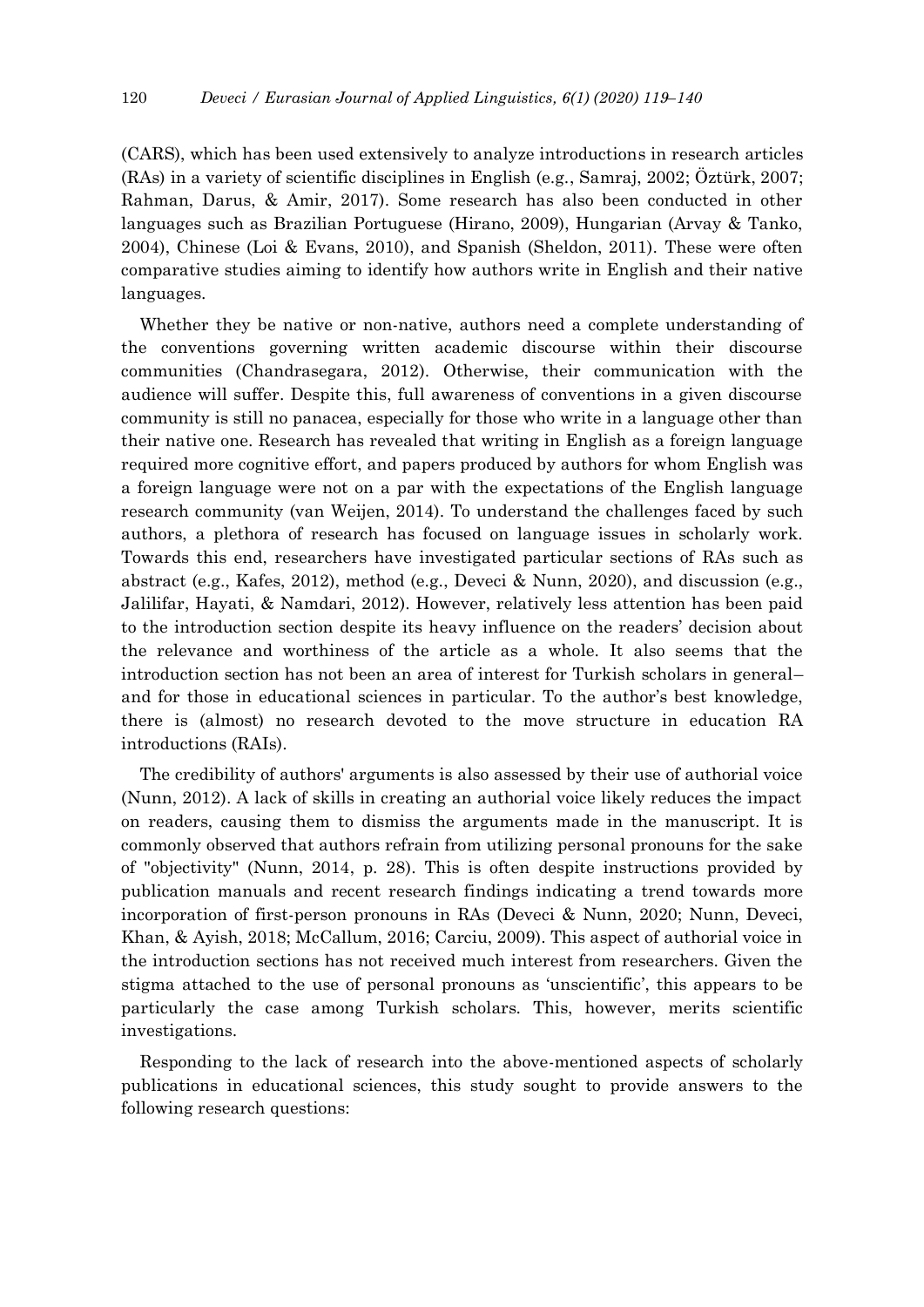- 1. a) What is the move structure in education RAs in English?
	- b) What is the move structure in education RAs in Turkish?
- 2. a) How often do authors use the first-person pronouns for authorial voice in English?

b) How often do authors use the first-person pronouns for authorial voice in Turkish?

# **2. Literature Review**

## *2.1. Introduction section of RAs*

The term "introduction" is derived from the verb "introduce," which is defined in the dictionary as "to lead or bring in especially for the first time" (Merriam-Webster.com, 2019). As this definition suggests, the introduction (abstract aside) is the very first place the topic is presented/introduced to readers. It provides readers the background to the topic (Shank & Brown, 2007). In this sense, according to the American Psychological Association (2010), the introduction "presents the specific problem under study and describes the research strategy" (p. 27). Authors are advised by the Association that they sufficiently explore the importance of the problem by explicitly stating the reason why it deserves new research. This may involve the need to address any inconsistencies revealed by previous research, or the need to extend the reach of a theoretical formulation. Alternatively, the author may choose to focus on a solution to a problem or treat a disorder, as in the case of a psychological study. Authors are also warned to present different views if research is centered on a controversial issue. They are also required to state the aim of the research explicitly.

Authors are also asked to discuss the relevant literature on the topic through citation of and specific credit to related previous work in the field. This allows readers to see how the study fits in the wider context. Authors' development of the problem with adequate breadth and clarity will help the paper be understood by a wide professional audience. In doing so, authors are warned to refrain from including an exhaustive account of the literature.

Similarly, Alley (2013) notes that by the end of the introduction, readers normally expect to find answers to these questions: a) What exactly is the work? b) Why is the work important? c) What is needed to understand the work? d) How will the work be presented? However, Alley (2013) also warns that, depending on the work and the readers, an introduction may address only some of these questions. Just as the answer to these questions may not be stated explicitly, neither may they be answered in the most efficient order. He further warns that readers should not be left without answers to at least some of these questions by the time they reach the middle. Alley (2013) also states that the introduction gives authors the first chance to define the full boundaries of their work.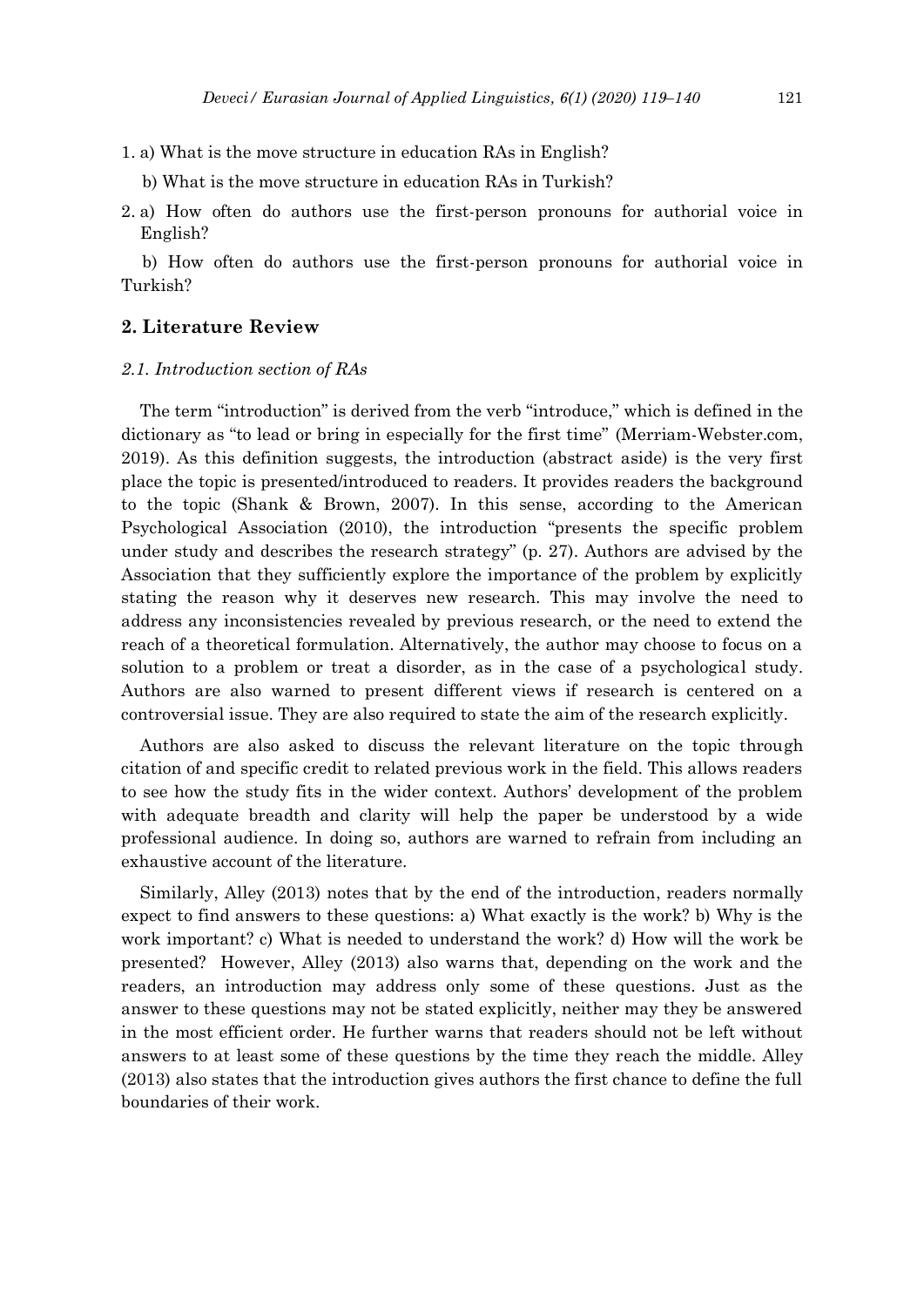Swales and Feak's (2012) investigations into RAs across disciplines revealed that introductions in research papers typically follow a pattern which they named as the create-a-research-space (CARS) model. This model is comprised of the following moves, some of which are obligatory while some others are optional (Swales & Feak, 2012).

Move 1- Establishing a research territory

a. by showing that the general research is important, central, interesting, problematic, or relevant in some way (optional)

b. by introducing and reviewing items of previous research in the area (obligatory)

Move 2- Establishing a niche

by indicating a gap in the previous research or by extending previous knowledge in some way (obligatory)

Move 3- Occupying the niche

a. by outlining purposes or stating the nature of the present research (obligatory)

b. by listing research questions or hypotheses (possible in some fields, but rare in others)

c. by announcing principal findings (possible in some fields, but rare in others)

d. by stating the value of the present research (possible in some fields, but rare in others)

e. by indicating the structure of the research paper (possible in some fields, but rare in others)

According to Dudley-Evans (2000), the CARS model

captures the way in which academic [authors] justify and highlight their contribution to the ongoing research profile of the field by first establishing a topic for the research and summarizing the key features of the previous research, then establishing a gap or possible extension of that work that will form the basis of the [author's] claims. (p. 5)

This prompted many researchers to investigate the writing of the introduction section in different disciplines. The findings of these studies seem to indicate that there are differences between disciplines. For instance, Anthony (1999) investigated the introduction section of 12 software engineering RAs. Results showed that the classification of definitions and examples was an obligatory move, but it was missing in the original model. In addition, he noted the need for "evaluation of research" as a separate step. Similarly, Shehzad (2006) found that computer scientists indeed used a wide range of methods for establishing a research territory in the introduction. These included being part of the cult, the project reported being problematic and/or challenging, the use of definitions and descriptions.

Swales and Najjar (1987) investigated one of the moves (i.e., announcing of principal findings) in physics and education RAIs. They found that 45% of the former contained this move, while only 7% of the latter contained it. A similar finding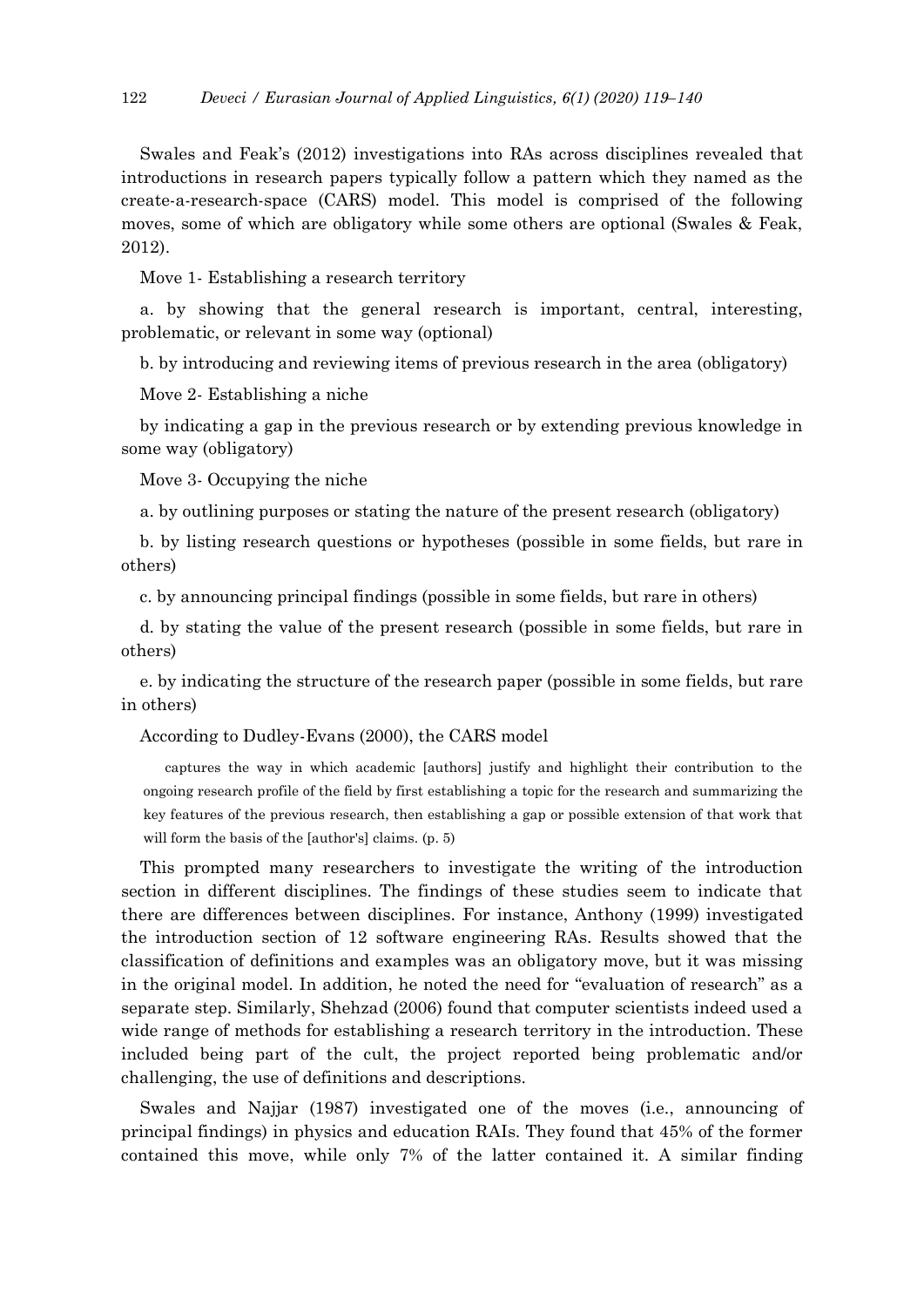appeared in Afshar, Doosti, and Movassagh's (2018) study into chemistry and applied linguistics RAIs. Of the former, 21.15% employed the move whereas none of the latter employed it. Together, these findings point to an overall trend towards announcing principal findings in hard sciences.

Afshar et al. (2018) also found that Step 1-a was present in 92.3% of chemistry RAIs. However, a niche was established with Move 2 explicitly in only 50% of the chemistry RAIs while the majority of the applied linguistics RAIs established a niche. The authors of the chemistry texts pointed to the value "by highlighting the fact that the outcome of their research would solve a problem in the real world" (p. 193). Another difference between the two disciplines was in terms of outlining the structure of the paper and definitional clarifications, which were present only in the applied linguistics RAIs. Other previous research, too, had revealed that chemistry RAIs did not include this move (Stoller & Robinson, 2013). The qualitative data from interviews by Afshar et al. (2018) showed that chemistry authors refrained from providing definitional clarifications due to the belief that "the research articles are often read by the members of the community who are experts in the field and are already familiar with the technical terms, hence defining them seems redundant and unnecessary" (p. 205).

There are also differences within a discipline. To exemplify, Adika (2014) investigated the use of the CARS model in RAs in a particular humanities journal. The sub-disciplines covered in the study included Language and Linguistics, Literature, History, Education, Performing Arts, Philosophy, and Religions. Results showed that there were variations between the authors' utilization of the RAIs from different sub-disciplines. However, an overall finding was that the authors generally tended not to review items of previous research (Move 1-b), failing to reinforce the research niche expressed in Move 2. In another humanities-related study, Habibie (2008) found that authors from English for Specific Purposes, Sociolinguistics and Psycholinguistics did not follow the CARS model rigidly, and there were variations between the subdisciplines. Deviation from the original model was found to be the case in Social Science RAs as well, which often included authors' using cycles of moves (Crookes, 1986). With these in mind, it could be suggested that "there will always be exceptions to the general pattern; [authors] will choose to omit a particular Move or vary the order of Moves or Steps to suit their particular rhetorical purpose" (Dudley-Evans, 2000, p. 6).

# *2.2. Use of first-person pronouns in RAs*

From the perspective of journal editors and reviewers, Cargill and O'Connor (2013) state that the introduction is of particular importance since it is this section they first look at to identify whether the author's contribution is new and significant and whether the paper is suitable for publication for their journal. To meet this criterion, authors ought to pay special attention to emphasizing the necessity of their research, in other words, their contribution to the field. Among various ways of doing this is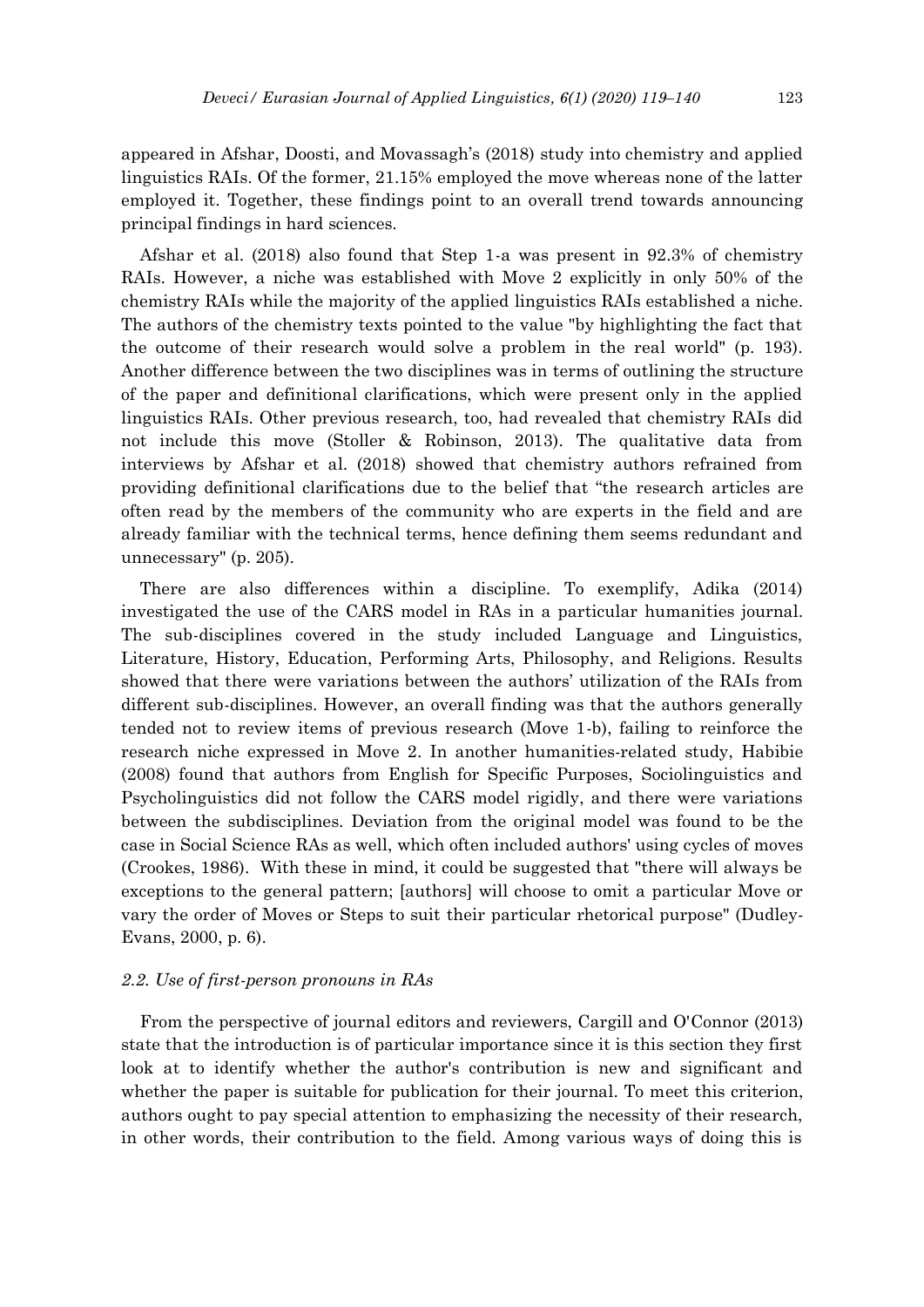authors' transitivity choices to express agency. One way transitivity can be achieved is through the use of first-person pronouns and the active voice. By using first-person pronouns, authors perform a strategic move to highlight their original contribution to literature (Nunn, 2014; Nunn, Deveci, Ikhlas, & Ayish, 2018). In our previous study, we concluded that "some degree of subjective intervention [one way of which is to use personal pronouns] alongside intersubjective argumentation is inevitable, and can, therefore, be exposed and displayed transparently," and such transparent authorial intervention allows the readers "to work out what can be retained and relied upon for future study" (Nunn et al., 2018, p. 97).

Top journals such as *Nature and Science* explicitly recommend authors to avoid impersonal language for a more transparent approach to agency (Nunn, Brandt & Deveci, 2018). Similarly, *The Publication Manual of the American Psychological Association* (APA) (2010) cautions that authors ought to avoid ambiguity. This can be achieved by "us[ing] a personal pronoun rather than the third person when describing steps taken in [their] experiment" (p. 69). It is pointed out in the manual that for the sake of being objective, inappropriate or illogical attribution of an action can be misleading. Despite this, anecdotal evidence shows that Turkish scholars are particularly apprehensive about utilizing such authorial devices. This attitude of Turkish scholars in educational sciences seems to be reinforced by Turkish journal submission guidelines. Out of 20 Turkish education journals we investigated in a recent study (Deveci & Nunn, 2020), only two had an explicit reference to their expectation of authors to use the active voice. However, one of these journals warned authors that "third person should be used" while the other one had no mention of personal pronoun usage. Left without enough guidance, together with a stereotypical approach to academic writing, many Turkish scholars appear to devoid themselves of linguistic devices that can help establish an authorial voice in their respective fields of study. Gastel and Day (2016), too, note that many scientists opt for the passive voice at the expense of creating an authorial voice for themselves. They call this "a bad habit" resulting from "the erroneous idea it is somehow impolite to use first-person pronouns." Because of this idea, the scientist commonly uses verbose (and imprecise) statements such as, "It was found that" in preference to the short, unambiguous "I found." They encourage (young) scientists to "renounce the false modesty of their predecessors" (p. 202). They ask them not to be afraid to name the agent of the action. Similarly, Alley (2013) also observes that the passive voice is used by many scientists who "cling to the misconception that they can never use the first person" (p. 107) and gives examples of famous scientists such as Einstein, Curie, Darwin, and Freud who used the first-person pronouns. To Alley (2013), it is perfectly fine to use the first person so long as the emphasis is placed upon the work rather than the author.

Research has indeed revealed that authors in hard and social sciences tend to use personal pronouns to explain their research activities (Hyland, 1999). Sword (2012) observes that this helps authors make their sentences "more energetic, more persuasive, and easier to understand" (p. 37). Similarly, Rebecca Oxford, who provided feedback on Nunn's analysis through an electronic mail, noted that this also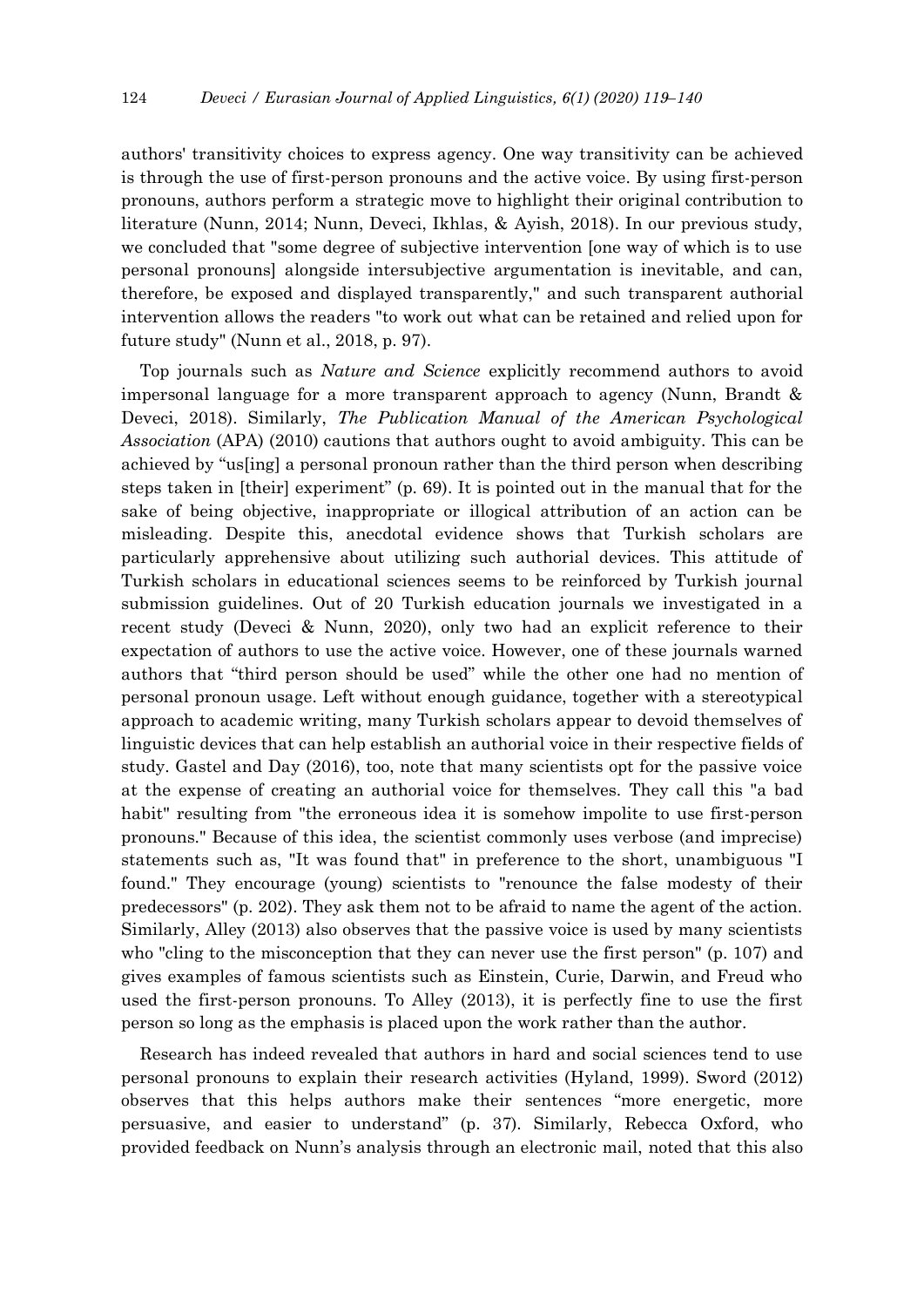helps authors refrain from "obfuscation, opaqueness, passivity and general stuffiness in writing about research" (Nunn, 2008, p. 222). In her investigations into authorial voice in applied linguistics, Dontcheva-Navratilova (2013), too, found that there is a move towards a more subjective way of expression despite the scientific paradigm suggesting authors ought to refrain from personality for the sake of objectivity. She found that the authors whose native language was English had a greater tendency to utilize the pronoun system for maintaining the writer-reader relationship in comparison to Czech authors. This allowed them an authoritative authorial voice. Based on her results, Dontcheva-Navratilova (2013) argued that "personal structures in academic discourse can function as powerful means of showing the author's attitude to disciplinary practices and disciplinary knowledge, highlighting key problems, emphasizing and negotiating the author's contribution to the field" (p. 28). This supports Hyland's (2002) argument that

[authors] gain credibility by projecting an identity invested with individual authority, displaying confidence in their evaluations and commitment to their ideas. Perhaps the most visible manifestation of such an authorial identity is the use of first-person pronouns and their corresponding determiners. (p. 1091)

Based on results from an empirical study, Harwood (2005) also observed that the first-person singular and plural pronouns are used by authors in both hard and soft disciplines to promote their work. He noted that such devices help authors "market their research from the start, underscoring novelty and newsworthiness in the introduction as they help create a research space" (p. 1226). Their use also contributes to authors' attempt to "be seen as a player in the discourse community" (p. 1226).

# **3. Method**

#### *3.1. Collection of texts*

This descriptive study was based on 62 RAIs from manuscripts published in educational sciences journals in English (n=31) and Turkish (n=31). The convenience sampling method was adopted in selecting the journals. However, a certain set of criteria was used. One of these was that the journals had to be open access. I also made sure that the journals were peer-reviewed. Another criterion I used was that the RAs had to be relatively recent so that the latest trends would be identified. Toward this end, I included articles published between 2012 and 2018. Attention was also paid to choosing introductions of similar nature. That is, introductions with various subheadings were kept outside of the scope of the study. Detailed information about the journals included in this study can be seen in Table 1 below.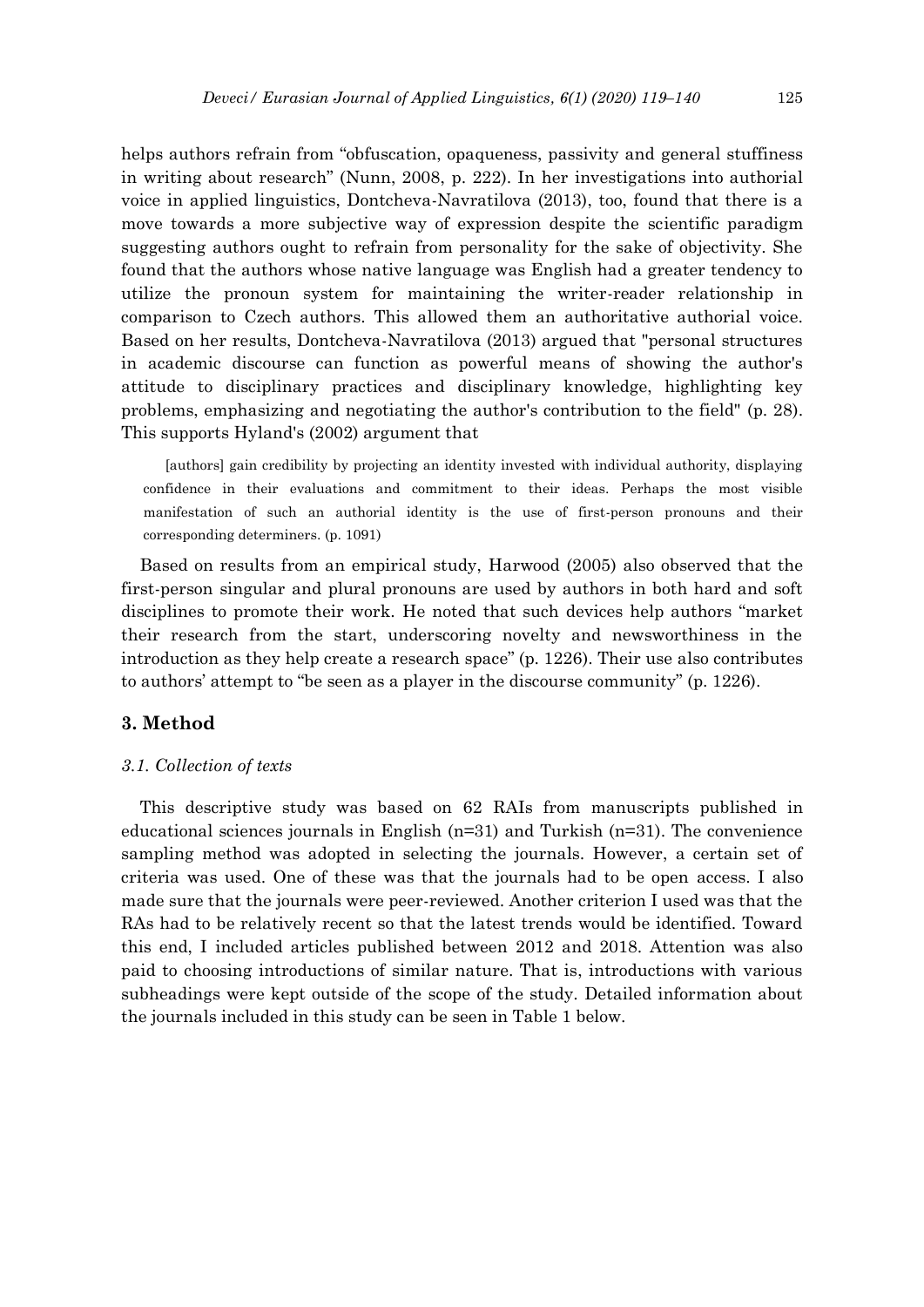| Journals |                                                              | Number of<br>Articles | Publication<br>Years |
|----------|--------------------------------------------------------------|-----------------------|----------------------|
|          | Canadian Journal of Education                                | 9                     | 2017-2018            |
|          | European Journal of Special Education Research               | 8                     | 2018                 |
|          | Learning and Teaching in Higher Education: Gulf Perspectives | 8                     | 2016-2017            |
| English  | PAACE Journal of Lifelong Learning                           | 6                     | 2012-2016            |
|          | Gazi Üniversitesi Gazi Eğitim Fakültesi Dergisi              | 6                     | 2015-2017            |
|          | Ankara Üniversitesi Eğitim Bilimleri Fakültesi Dergisi       | 10                    | 2014-2017            |
|          | Bartın Üniversitesi Eğitim Fakültesi Dergisi                 | 8                     | 2018-2019            |
| Turkish  | Hacettepe Üniversitesi Eğitim Fakültesi Dergisi              | 7                     | 2016-2017            |
|          | Total                                                        | 62                    | 2012-2018            |

| Table 1. Journals included in the collection |  |
|----------------------------------------------|--|
|----------------------------------------------|--|

The complied collection of texts was made up of 358,068 running words. Of this number, 157,233 belonged to the Turkish set, and 200,835 belonged to the English set.

# *3.2. Analysis*

All the analyses were carried out manually by the researcher himself in addition to an independent researcher. The analysis of the move structures in the RAIs was conducted considering Swales and Feak's (2012) CARS model, but other variations in the compilation were also noted if repeated with a considerable frequency. At the same time, the authorial voice was investigated considering frequencies. In identifying the authors' utilization of agency, using or avoiding the use of first-person pronouns (i.e., I, we) and possessive adjectives (i.e., my, our), only those referring to authors themselves in highlighting the importance of their studies were considered. For example, the generic use of "we" in the sentence "we know more about how the use of educational applications affect the learning environment" was excluded in the analysis since it is not used to represent the authors' agency.

Similarly, in identifying the uses of the passive voice, only those indicating the authors' engagement in the statements or those that emphasize the rationale/importance of the study were considered: Compare "… a literature review … will be presented prior to introducing the heart of the analysis" to "Post-secondary" education (PSE) is well-documented as being beneficial to individuals and society as a whole." The former refers to an action to be taken by the authors themselves. The latter, on the other hand, refers to factual information outside the author; therefore, it was excluded from the data set.

It appeared during data analysis that other impersonal language usages were also used to express authorial agency albeit a lack of transitivity. Therefore, I also paid special attention to the identification of additional impersonal language use. Examples of such usage in the English texts include "… *it is important to†* decide whether students from both groups of special needs can benefit from the same, similar

<sup>†</sup> Emphases added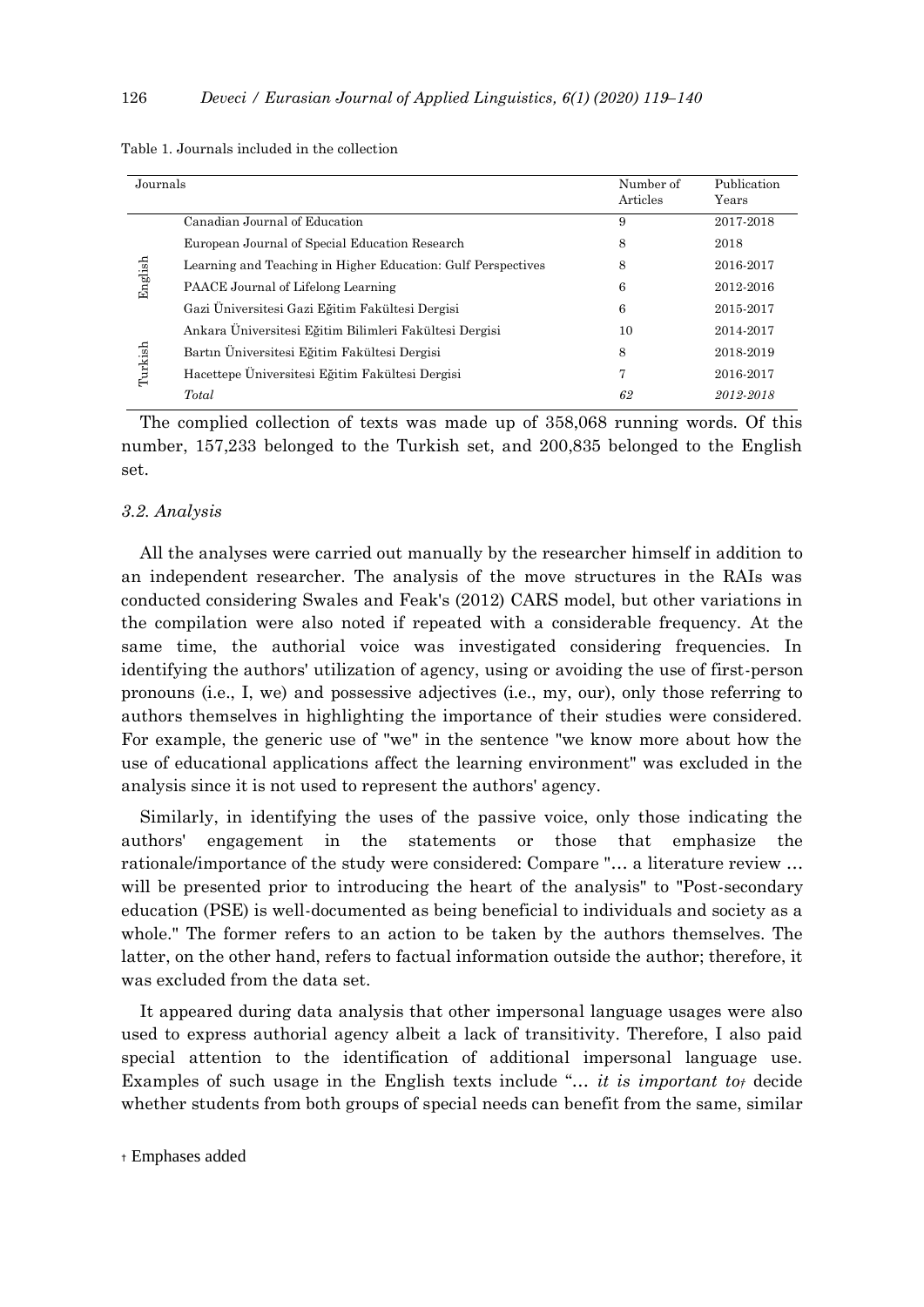or entirely different educational programs" (Ioannis & Eleftheria, 2018, p. 28) and "The limited research available *is in stark contrast to the seriousness of this issue*, while also plainly revealing the absence of school-based approaches" (Louie, 2018, p. 635). An example from the Turkish texts, on the other hand, is as follows.

(1) Bunanla birlikte, böylesine kapsamlı ve Türkiye çapında gerçekleştirilen bir proje yarışmasına yönelik araştırmaların … oldukça sınırlı sayıda olması ise oldukça *dikkat çekicidir*. Bunlara ek olarak, ilköğretim öğretmenlerinin proje yazma becerilerini geliştirmelerine yönelik TUBİTAK ve MEB tarafından sunulan eğitim faaliyetlerinin olmaması ise *dikkat çekicidir*. Bu bakımdan, öğretmenlerin, öğrencilerin ve yöneticilerin BBE projeleri ile ilgili karşılaştıkları problemleri, bu problemlerin nedenlerini ve çözüm önerilerini incelemek *önemlidir* (Özel & Akyol, 2016, p. 143).

[Along with this, *it is interesting to note* the limited amount of research conducted into such a comprehensive and Turkey-wide project competition. *It is also interesting to note* the lack of training activities by TUBITAK and MEB to improve teachers' skills in project writing. Accordingly, *it is important to* investigate the reasons for and solutions to the problems encountered by teachers, students, and administrators with BBE projects.]

As mentioned above, one other independent researcher with an extensive background in discourse analysis was included in the study to ensure interrater reliability. Overall interrater reliability of 80% was achieved for the moves. Similarly, overall interrater reliability of 82% was achieved for the identification of the language-use in regard to the authors' utilization of the passive voice and first-person pronouns. The divergences were discussed, and agreements were reached.

# **4. Results**

The first research question aimed to identify and compare the move structures in the two sets of texts. A summary of the results can be seen in Table 2 below.

| Moves          |                                                                                                                                                    | Turkish set    |                | English set |               |
|----------------|----------------------------------------------------------------------------------------------------------------------------------------------------|----------------|----------------|-------------|---------------|
|                |                                                                                                                                                    | $(N=31)$       |                | $(N=31)$    |               |
|                |                                                                                                                                                    | $\mathbf{f}$   | $\%$           | f           | $\frac{0}{0}$ |
| L              | Establishing a research territory by showing that the general research is<br>important, central, interesting, problematic, or relevant in some way | 31             | 100            | 31          | 100           |
|                | Establishing a research territory by introducing and reviewing items of<br>previous research in the area                                           | 23             | 74.2           | 30          | 96.8          |
| $\overline{2}$ | Establishing a niche by indicating a gap in the previous research or by<br>extending previous knowledge in some way                                | 26             | 83.9           | 30          | 96.8          |
| 3              | Occupying the niche by outlining purposes or stating the nature of the present<br>research                                                         | 24             | 77.4           | 31          | 100           |
|                | Occupying the niche by listing research questions or hypotheses                                                                                    | $\overline{2}$ | 6.5            | 7           | 22.6          |
|                | Occupying the niche by announcing principal findings                                                                                               | $\Omega$       | $\Omega$       | 4           | 12.9          |
|                | Occupying the niche by stating the value of the present research                                                                                   | 16             | 51.6           | 26          | 83.9          |
|                | Occupying the niche by indicating the structure of the research paper                                                                              | 3              | 9.7            | 5           | 16.1          |
|                | Occupying the niche by describing the methodology used                                                                                             | $\Omega$       | $\overline{0}$ | 6           | 19.4          |

Table 2. Move structures in the RAIs in Turkish and English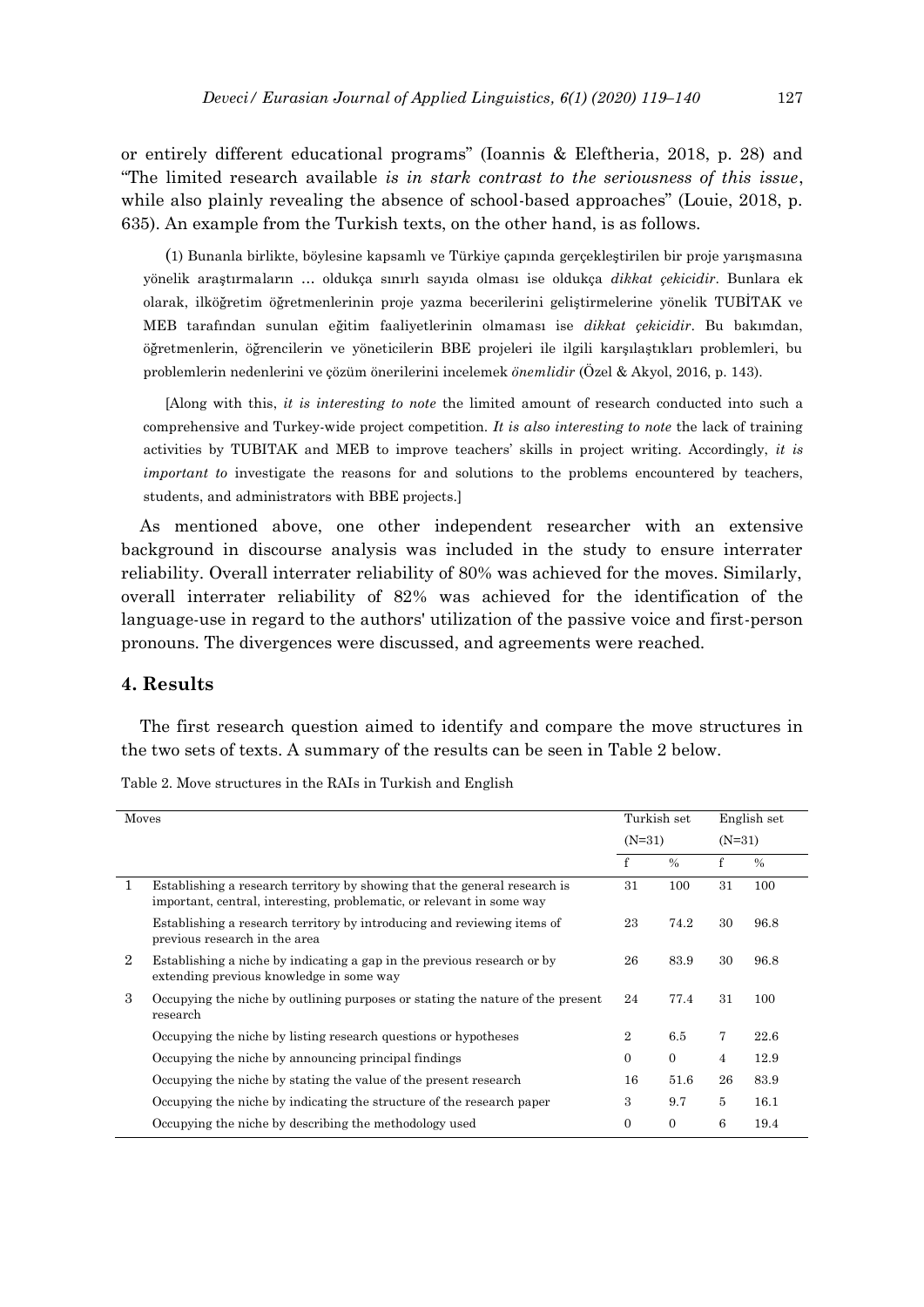The first move identified in the CARS model is establishing a research territory. This is done by showing that the general research is important, central, interesting, problematic, or relevant in some way. Although Swales and Feak (2012) identified this as an optional move, it was present in all the introductions in both sets of texts. According to the CARS model, the research territory can also be established by introducing and reviewing items of previous research in the area. This is, in fact, obligatory in the model. However, it was present in only 74.2% of the Turkish set and 96.8% of the English set. A similar result was found relative to the second move requiring that authors establish a niche by indicating a gap in the previous research or by extending previous knowledge in some way. This was present in only 83.9% of the Turkish set but 96.8% of the English set.

The third move in the CARS model is occupying the niche. This can be done in a variety of ways. One of these is by outlining purposes or stating the nature of the present research. Although this is an obligatory move, only 77.4% of the Turkish set included this move, while it was present in all 31 RAIs in the English set. This move can also be performed by listing research questions and/or hypotheses. Used relatively less frequently, this was present only in two RAIs in the Turkish set (6.5%) and seven (22.6%) in the English set. Another way in which the third move can be performed is by announcing the main findings. Again, this was quite uncommon in the set of texts. This was non-existent in the Turkish set and present in only four of the RAIs (12.9%) in the English set.

According to the CARS model, the third move can also be performed by stating the value of the present research. As is seen in Table 3, this was comparatively more popular than the two previous ways in both sets of texts. That is, 56% of the Turkish set and 83.9% of the English set opted for this way of indicating how the niche would be occupied. However, as is reflected by the percentages, it was more popular with the authors writing in English.

Indicating the structure of the research paper is another way in which authors may choose to mention how the niche will be occupied. This was not common in either of the sets. That is, only 9.7% of the Turkish set and 16.1% of the English set opted for it. Slightly more authors in the latter group tended to indicate the structure of the research paper.

The analysis of the data in this study revealed one additional move in the English set: indication of methodology. Six of the English RAIs (19.4%) mentioned the methodology adopted for their investigation. It was absent in the Turkish.

The second research question aimed to describe the authorial voice used in the introduction sections of education RAs in English and Turkish. A summary of the results for this purpose can be seen in Table 3 below.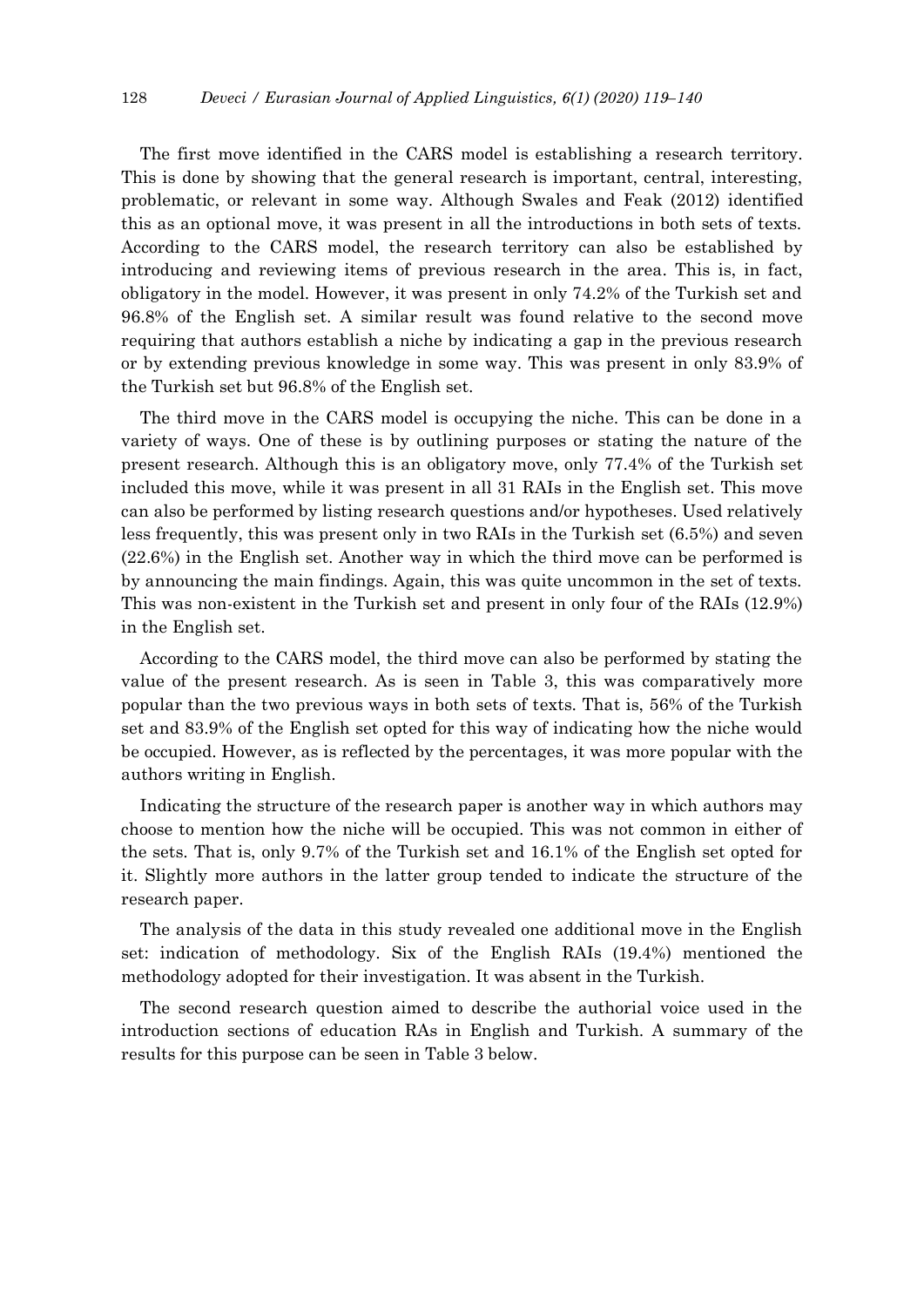| Authorial Voice                        |                         | English set   | Turkish set |
|----------------------------------------|-------------------------|---------------|-------------|
|                                        |                         | (f)           | (f)         |
| Active voice                           | First-person pronoun    | 29            | 0           |
|                                        | Impersonal active voice | 121           | 54          |
|                                        | Total                   | 150           | 54          |
| Passive voice                          |                         | 76            | 116         |
| Overall total                          |                         | 226           | 170         |
| Ratio of active voice to passive voice |                         | $66\% - 34\%$ | 32% - 68%   |

Table 3. Authorial voice in RAIs

Table 3 shows that there was a total of 150 occurrences of the active voice use in the English set. Of this number, 121 belonged to the impersonal active voice use. These included phrases embedding the demonstrative pronoun "this" and the definitive article "the," as in "this research," "the current/present study," and "this article." Slightly more than half of the impersonal active voice use (64) included these morphemes. These were often used in the active voice. Sample sentences are as follows from Michael and Gorpe (2017):

(2) The main aim of *this paper* is to highlight the importance for students of learning outside the classroom environment.

(3) *The paper* explores the benefits of learning from a workshop event organized by students as part of a class assignment with the Middle East Public Relations Association

(4) *This study* is *particularly significant* since *it* involves the United Arab Emirates (UAE), a new country where public relations development and education are new. (p. 2)

Some authors also used dummy subject "it," as in "…it is important to conduct research that will provide insight into transformative resistance through education" (Louie, 2018, p. 637) and "… it is important to understand how to promote such skills, as well as to explore ways to contribute to their better development" (LaForge et al., 2018, p. 304). The significance of the study was also pointed out by some authors through modal verbs, as in "Developing an understanding of what works and what does not in the UAE *will* point towards strategies that could positively impact teaching practices in the Middle East and other globalist contexts" (Causapin & Groombridge, 2017, p. 2) and "Again, a thorough understanding of the process by which students choose their majors *could* feed into the growing campaign to develop a scenario for addressing the root cause of the lack of popularity …" (Mishra, Ahmed, & Al Hadabi, 2017, p. 2).

The Turkish set included similar uses. The demonstrative pronoun "*bu* [this]" was often used together with nouns "*araştırma* [research]," and "*çalışma* [study]." These accounted for 37 of the total 54 impersonal active voice uses in the Turkish set. The adjective "*önemli* [important]" is also used to emphasize the significance of the study. It is often used with intensifiers such as "*oldukça* [quite]." Example sentences are as follows: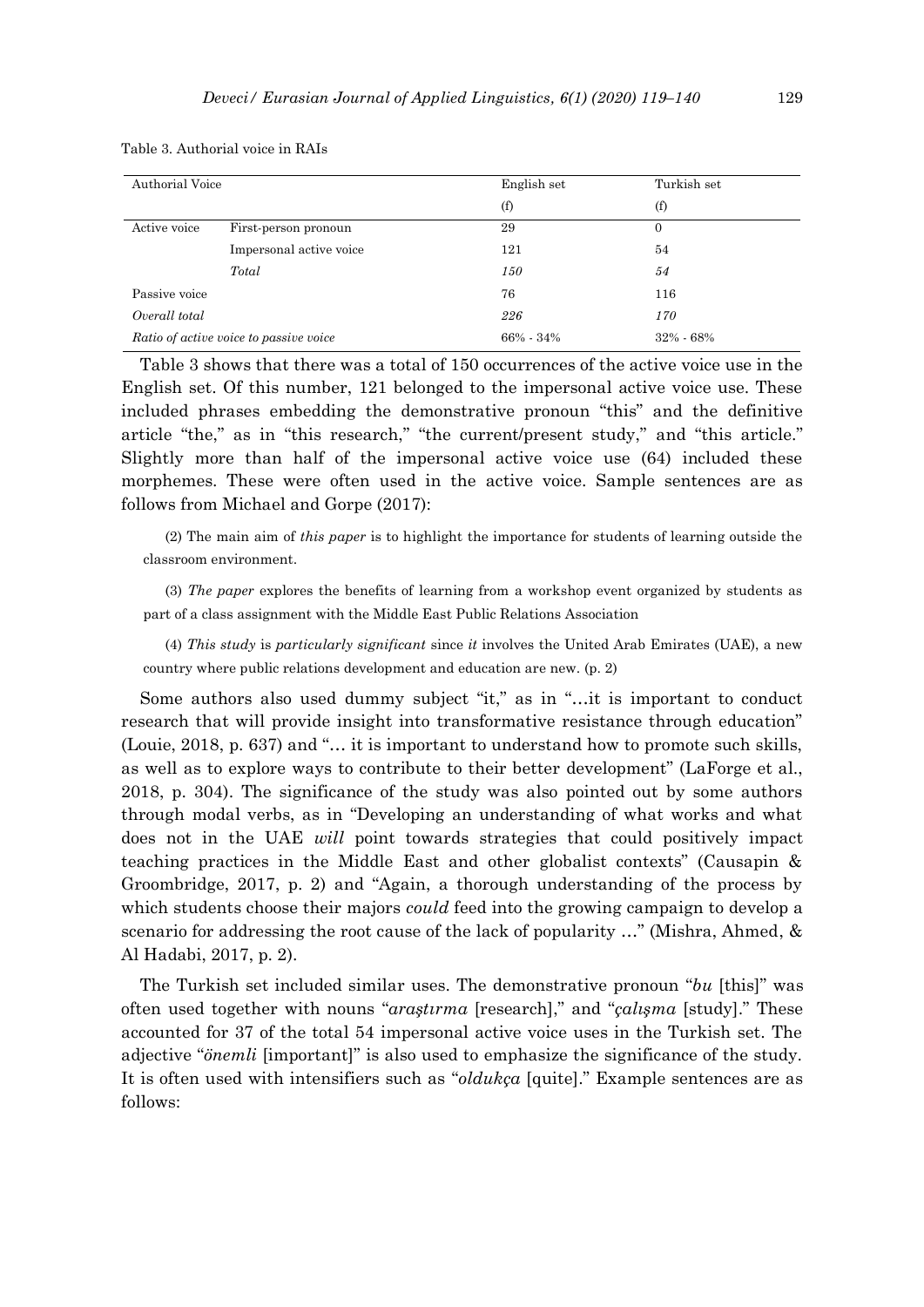(5) Oysaki farklı kavramları ve kuramları bir araya getirerek öğrencilerin öğrenme süreçlerini daha kapsamplı bir şekilde açıklamaya çalışmak, öğrenme-öğretme sürecine doğru müdahele edebilmek açısından *oldukça önemlidir*. (Beyaztaş & Şahin, 2017, p. 64)

[However, *it is very important to* clarify students' learning processes by bringing together various concepts and theories so that appropriate action can be taken to improve the learning-teaching process.]

(6) … öğretmenlerin, öğrencilerin ve yöneticilerin BBE projeleri ile ilgili karşılaştıkları problemleri, bu problemlerin nedenlerini ve çözüm önerilerini incelemek *önemlidir*. (Özel & Akyol, 2016, p. 143)

[… *it is important to* investigate the reasons for and solutions to the problems encountered by teachers, students, and administrators with BBE projects.]

(7) ... çocuklara içinde yaşadıkları çevreyi sorgulama ve yaşayacağı yeri seçmeye yönelik en azından temel becerilerin sağlanması önem taşımaktadır. (Acar, 2016, p. 66)

[…*it is important to* teach children at least the basic skills in questioning the environment in which they live and the places where they will live.]

The Turkish and English data sets revealed that the overall use of the impersonal active voice was more common in the latter. The case was similar regarding the use of the personal active voice. None of the authors of the texts in the Turkish set utilized first-person pronouns. The English set, on the other hand, exhibited a variety of such pronouns: I (n=14), we (n=7), my (n=5), our (n=2), us (n=1). The following examples are from Louie (2018):

(8) Findings from research I conducted from 2014 to 2016 (Louie, 2016), as a part of a larger study, highlight the schools' lack of attention to the issue of the overrepresentation of sexually exploited Indigenous girls. (p. 635)

(9) Based on my findings, I have endeavoured to fill the gap by developing the foundations of school-based approaches for prevention education. (p. 635)

(10) To answer these questions, I conducted case study research in Prince Albert… . (p. 636)

(11) My primary aim in this study was to establish evidence-based curriculum recommendations for prevention education grounded in the knowledge of Indigenous women who have experienced sexual exploitation. (p. 636)

The following two examples are from Howe (2016):

(12) Having taught writing and English courses at the community college level for seven years, too frequently I encountered underachieving students at risk of failure—students who were clearly capable of personal and academic success. (p. 52)

(13) In this study, I examine student resistance and offer examples of student redefinition of self (Foucault & Rabinow, 1997) through the creative writing workshop (Nichols, 2007). (p. 52)

In Patrick, Gulayets, and Peck (2017), the following uses of the first-person plural pronouns were identified: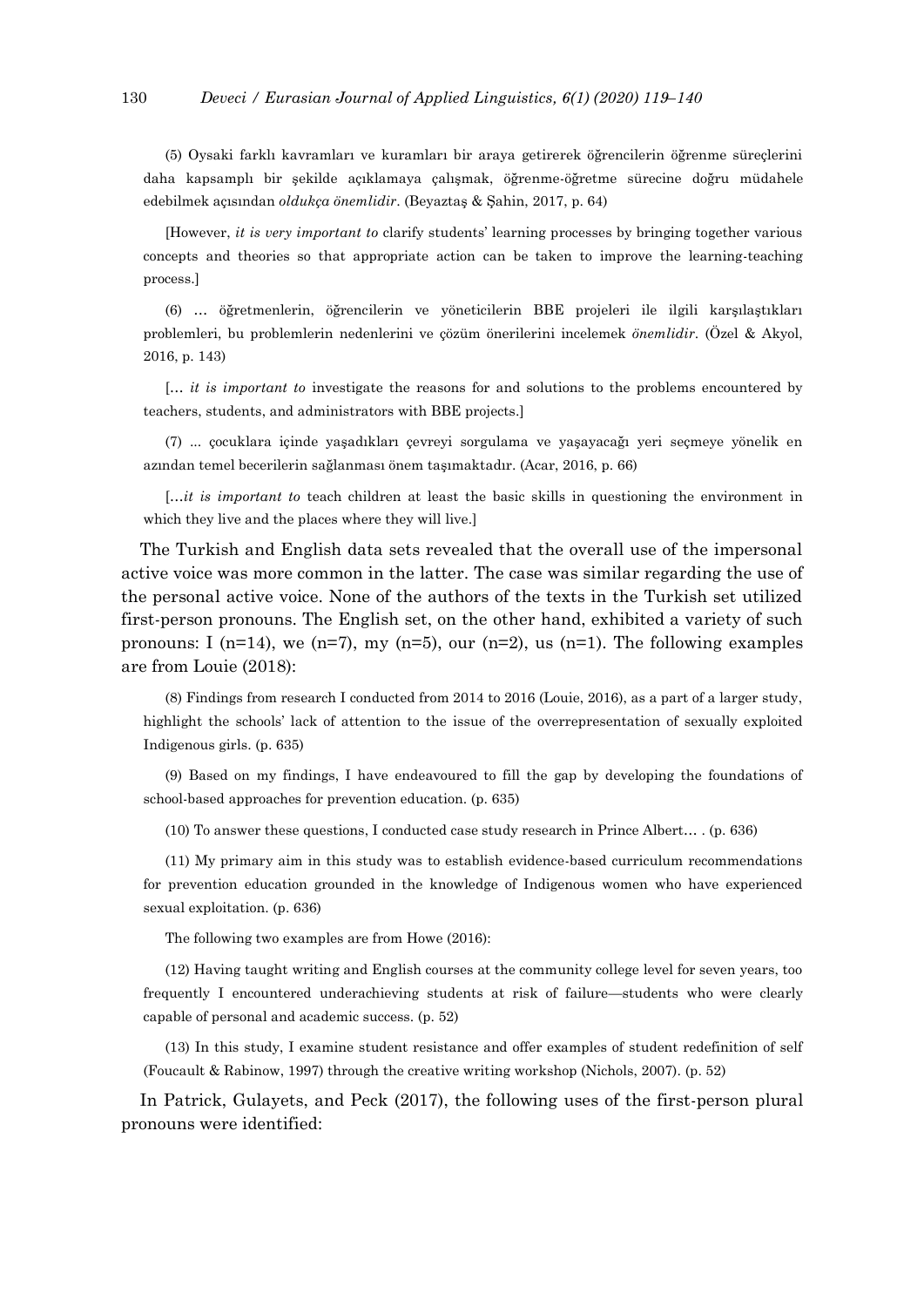(14) Our findings led us to divide teachers into three categories based on their views of religion in the curriculum and classroom … . (p. 607)

(15) We begin with an explanation of how we use the term "religion," followed by … . (p. 607)

The passive voice as an impersonal structure was used in both English and Turkish sets. The following English example is from Maajeeny (2018):

(16) Therefore, screening for children with E/BD in Saudi Arabia is an initiative which *must be undertaken* to estimate the extent to which E/BD interventions *are needed.* (p. 50)

The following Turkish example is from Ayvacı, Atik, and Ürey (2016):

(17) Bu durumda okul öncesi çocukları için bilim kavramını nasıl algıladıklarını ortaya koymak ancak bilimin temsilcileri olan bilim insanlarını nasıl algıladıklarıyla *anlaşılabilir*. (p. 670)

[How preschool children perceive the concept of science *can only be understood* by identifying their perceptions of scientists who are the representatives of science.]

However, the passive voice was used much more frequently in the Turkish set than the English one (116 vs. 76). The Turkish authors' heavy reliance on the passive voice in comparison to the active voice is important to note (32% vs. 68%). The case in the English set is almost the reverse (66% vs. 34%). Taken together, these results indicate that the authors of the English texts had a greater tendency to express their authorial voice through the active voice, and the number of the first-person pronouns in the active voice was important to note too.

# **5. Discussion**

The first research question aimed to identify and compare the move structures in English and Turkish education RAs. Results showed that there was overall more frequent use of the moves in the English set. This was except for the first move requiring authors to establish their research territories by showing the general research is important, interesting, relevant, etc. Swales and Feak (2012) indicate that this is an optional move; however, the fact that it was present in both the English and Turkish data sets in the current study indicates that it may be regarded as an obligatory move in education RAs. Yet the number of RAs included in the study limits the generalizability of this deduction, pointing to the need for further studies.

A significant difference between the English and Turkish data sets was related to stating the value of the present research. In the English data set 83.9% included this move whereas only 51.6% of the latter included it. The difference between the two sets may be attributable to the perception of modesty in Turkish culture, which considers modesty to be a politeness strategy. According to the Anatolian culture in particular, those who are sure of themselves refrain from praising themselves (Candan, 2007). Prompted by a similar attribute, a significant number of the Turkish authors whose papers were investigated in this study may have chosen not to state the value of their studies in the introduction. They may have thought that doing otherwise would have threatened their face, which is defined as "public self-image that every member of a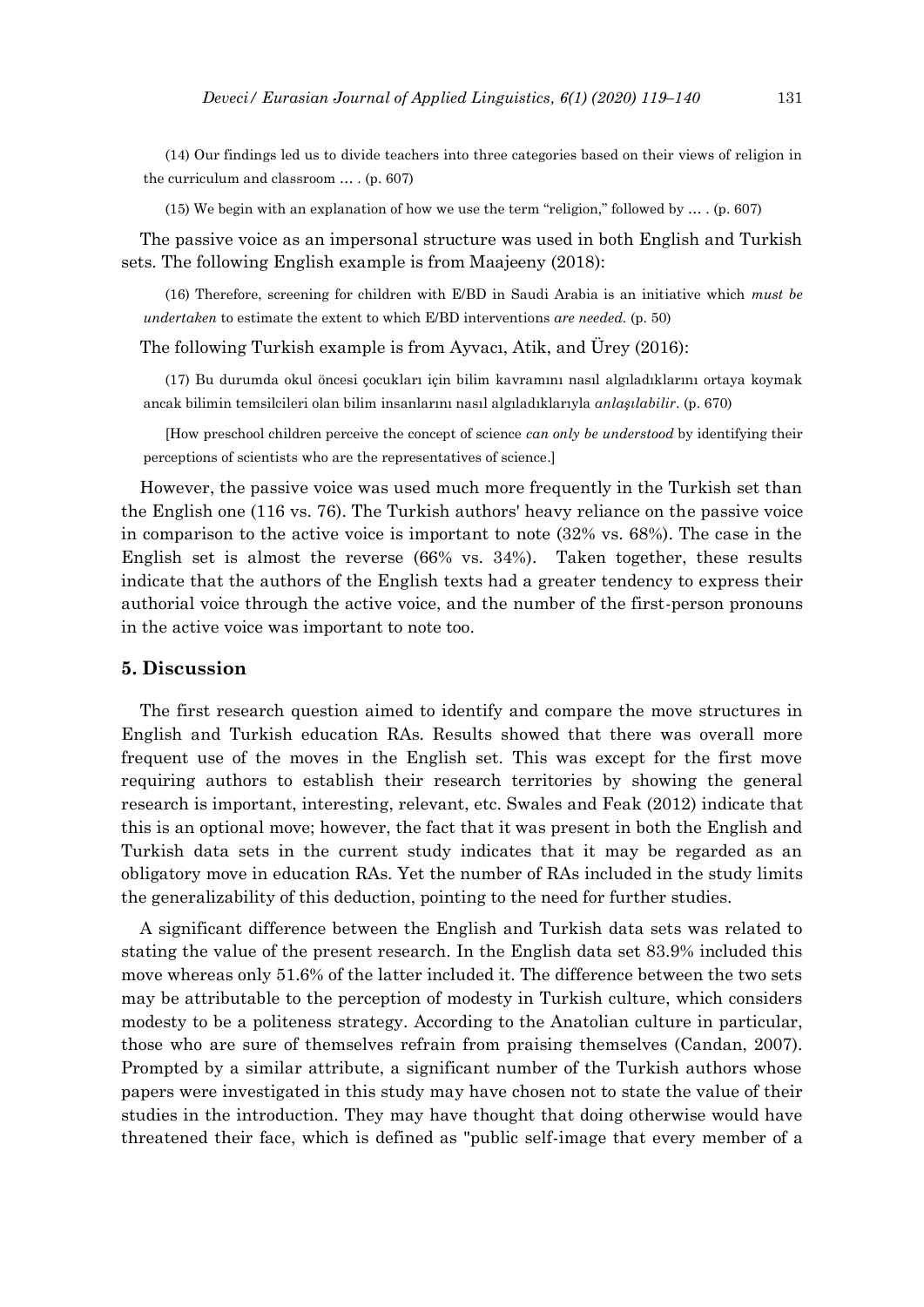society wants to claim for himself [or herself]" (Brown & Levinson, 1987, p. 66). Other researchers have also observed that authors in the Turkish context are often expected to display modesty and humbleness without "go[ing] beyond the limits of appropriate academic writing whose lines are not clearly visible but dependent on reviewers' openness for change and creativity" (Yaylı & Canagarajah, 2018, p. 120).

The absence of certain other obligatory moves in more of the Turkish introductions than in the English introductions is also important to note. Comparatively fewer Turkish authors established their research territory by introducing and reviewing items of previous research in the area (23 vs. 30), established a niche by indicating a gap in the previous research (26 vs. 30), and occupied the niche by outlining the purpose(s) of their research (24 vs. 31). Together with the above-mentioned finding related to stating the value of the present research, these results further point to the Turkish authors' reduced tendency to emphasize the significance of their present research. This, again, could be attributed to the authors' use of politeness strategies. Limited attention drawn to the importance of a study in the introduction may be problematic since it is in this section that readers expect to be able to make their decisions on why the work is important. Despite this, there is at least some warning in the literature that there may be other reasons (e.g., the nature of the work or the target audience) why authors may either avoid providing an answer to their readers' questions, or they provide an indirect answer (Alley, 2013). As is indicated by the results of the current study, neither seemed to be the case for the authors of the papers in English.

Pressured by promotional concerns as well as the desire to reach a wider circle of audiences, Turkish scholars often submit their papers to international journals which publish articles in English. If articles are translated from authors' native language into English without due consideration of style differences between the languages, submissions are likely to be returned to authors for (major) revisions, or they may simply be rejected. In fact, the utilization of fewer moves in the Turkish data set in comparison to the English set appears to be reflected in introductions in English written by non-native speakers and ESL students in other contexts. Maznun, Monsefi, and Nimehchisalem (2017), for instance, found that ESL students faced difficulties in incorporating the moves in their writing in general, and Move 2 in particular, failing to establish a niche for their research. In another study, Hüttner (2015) investigated university students' awareness of genre. To this end, the researcher collected data on the students' understanding of communicative purposes in writing RAIs. Although the students pointed to the importance of getting the readers interested, their written papers failed to include move realizations directly representing this purpose. Some highlighted their interest in the topic with only an implicit assumption that the readers would share this interest. Likewise, Gupta (1995) found that ESL students were overall able to follow the moves in the CARS model; however, they still faced other challenges dealing with different levels of information, and transitioning between levels of information, resulting in a lack of complete coherence in their introductions. In a more recent study, Fudhla, Rozimal, and Ningsih (2014) studied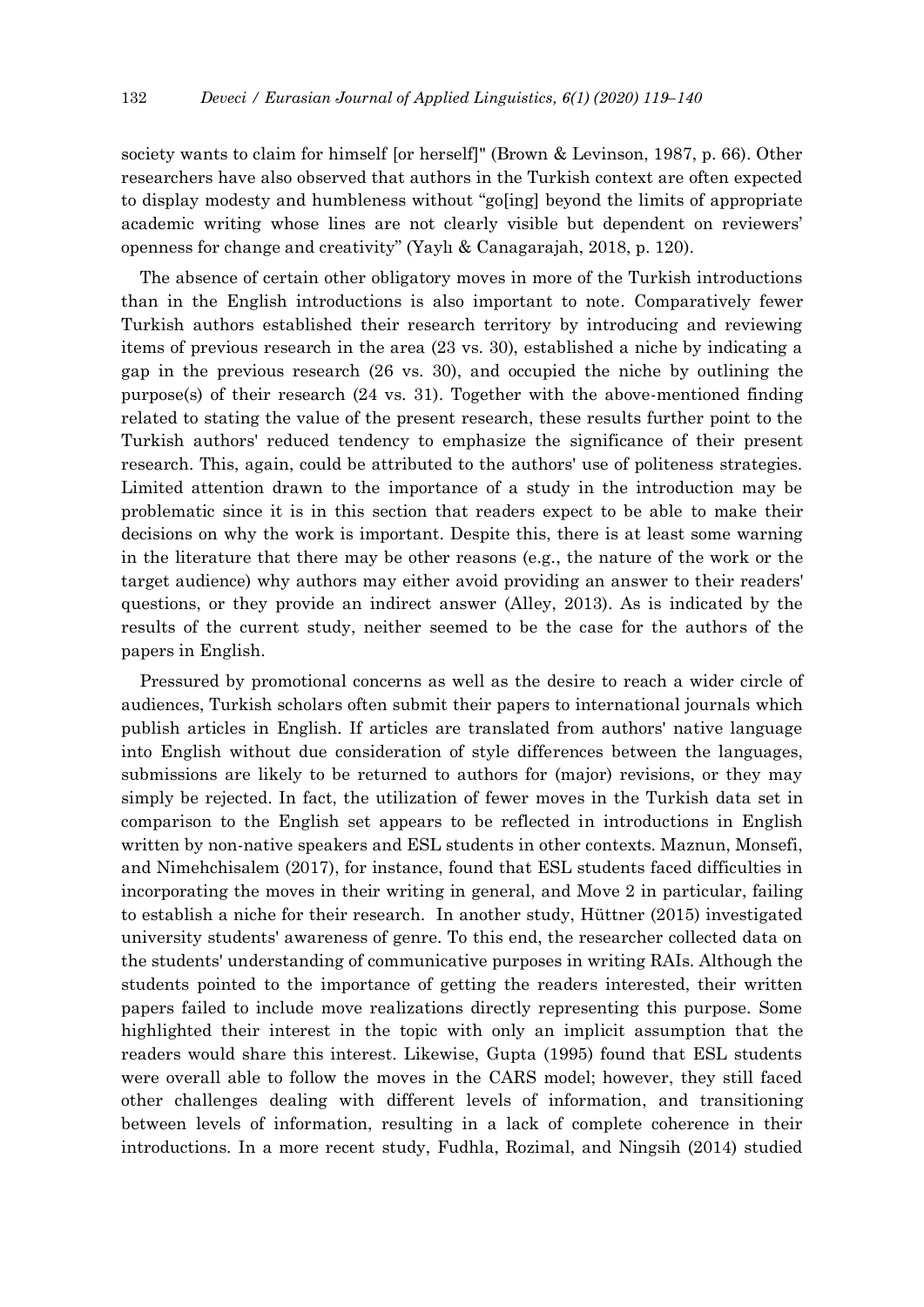students' skills in writing research proposals. They found that the students faced difficulties narrowing down the research area. The students also repeated Move 1 too frequently to highlight the importance of their chosen topics. Only a small number of the students were able to establish a niche for their research. Move 3, on the other hand, was poorly managed due to the students' ineffective use of the English language. The researchers reasoned that this might be due to the students' lack of understanding of the type of research they were to conduct. Collectively, these studies point to the need for concentrated efforts to improve non-native authors' skills in writing RAIs.

The second research question was related to authorial voice, which can be expressed in a variety of ways. Results revealed that Turkish authors established their voice using mainly the passive voice and the impersonal active voice. This was in stark contrast to the authorial voice established in the English set of texts where the active voice was used more often than the passive voice. Unlike the Turkish set of texts, the English set exhibited the first-person pronouns as well, albeit less frequently. The authors of the papers analyzed in the current study probably chose to use the passive voice and the impersonal active voice due to "the erroneous idea it is … impolite to use first-person pronouns" (Gastel & Day, 2016, p. 202). Previous research also showed Turkish authors' reluctance to exploit the first-person pronouns when writing in English as a foreign language. For example, İşler (2018) found that Turkish master's students' use of personal pronouns was rather limited. Even when they were used, they were used for a narrower range of functions without expressing authorial identity. İşler (2018) reasoned that this was probably because of "some vague preconceived notion of impersonal and distant academic writing" (p. 19). Similarly, Işık-Taş (2008) also found the introduction sections of English doctorate dissertations written by Turkish authors only rarely included authors' presence. When some authors did express presence, they did so rather impersonally, referring to themselves as "the/this researcher" or "this author." Işık-Taş (2010) notes that expert and novice authors' utilization of the first-person pronouns often differs. While the former utilize them to promote their work, the latter either underuse them or use them for functions rarely preferred by the former. When the strategic use of the firstperson pronouns to highlight an original contribution to the field is considered (Nunn et al., 2018; Hyland, 2002; Dontcheva-Navratilova, 2013), the Turkish authors' reluctance to use this linguistic device draws more attention. Coupled with the abovediscussed result related to the authors' somewhat limited dexterity in stating the value of their research, this finding is noteworthy. The authors' eagerness to use the passive voice, as well as other impersonal active voice forms, at the expense of "transparent authorial intervention" (Nunn, 2012, p. 33) can limit their potential to express their authorial voice as the researchers of the article and underline their contribution to their academic community (Kuhi, Tofigh, & Mabaie, 2013; Dontcheva-Navratilova, 2013). It also impedes the readers' attempt to decide what can be retained and relied upon for future study (Nunn et al., 2018).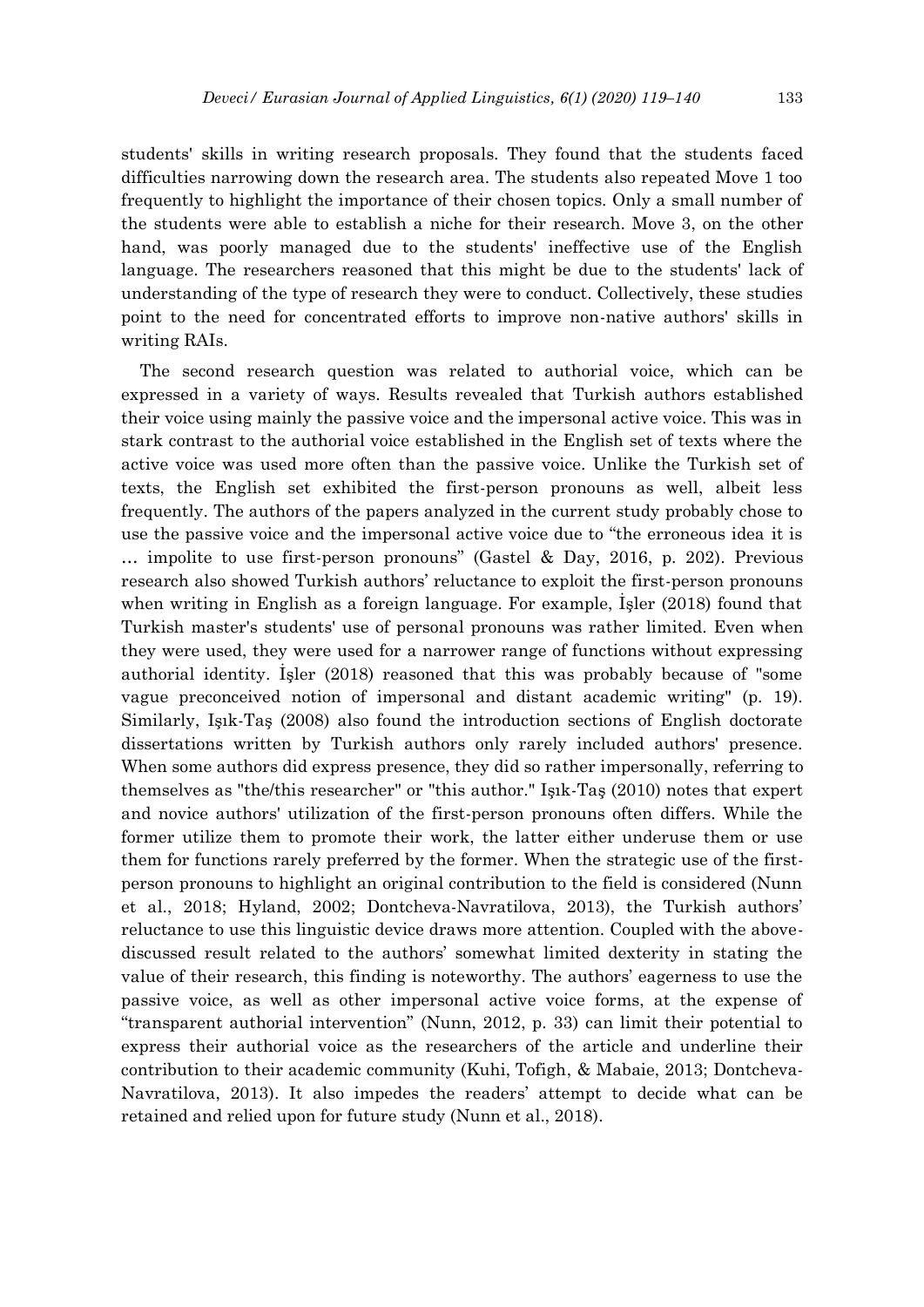I also suspect that the authors' choice of using transitivity may not always be based on free choice. This is supported by a recent study we conducted into the first-person pronoun usage in the method sections of education RAs (Deveci & Nunn, 2020). We found that Turkish authors often felt obliged to abstain from using personal language (particularly the first-person pronouns) in an attempt to have their papers accepted for publication. It is, therefore, safe to argue that it is misleading to label being transparent about agency as "subjective" when it more honestly represents the reality of the research process in question and presents our assumptions clearly (Deveci & Nunn, 2020).

# **6. Conclusions**

Results of this study point to a general pattern in education RAIs in English and Turkish. It is important that scholars and training students be informed about the general trends in their discourse community. "A discourse community has [particular] mechanisms of intercommunication among its members" (Swales, 1990, p. 471), and successful communication within one's discourse community requires effective use of these mechanisms. Among these are the aspects of scholarly writing investigated in this study: move structure and language use for establishing an authorial voice. According to Grice's (1989) Cooperative Principle (CP), those involved in communication (may it be written or spoken) need to "make their … contribution such as is required, at the stage at which it occurs, by the accepted purpose or direction of [communication] in which [they] are engaged" (p. 26). Grice considers CP as a 'super principle' embedding four maxims. One of these is 'quality,' which requires authors to provide enough evidence for their arguments. In the case of an RA, establishing the relevance and significance of the present research from the outset necessitates evidence in the form of reference to previous research, for instance. Identification of and adherence to the ways in which this maxim, along with the other three (i.e., 'quantity,' 'relation,' and 'manner'), are addressed in scholarly publications is important.

With the desire to become more promotable and visible in their disciplines, many Turkish scholars are encouraged to publish in English. This is also often promoted by the conviction that "English is the language of science" (Englander, 2014, p. 3). As is indicated by the results of the current study, there are significant differences between how the introduction section is written in Turkish and English. If authors lose sight of these differences and write the same way as they do in their native tongues, their publication chances may be limited, or they may experience lengthy review processes. It is, therefore, necessary to consider how authors write in their respective genres using the target foreign language. It is also important to consider the expectations of the journals to which they submit their manuscripts for a possible publication. It appears that education journals generally instruct authors to follow APA in preparing their manuscripts. Note that APA (2010) favors the active voice as well as personal pronouns where relevant. This helps avoid ambiguity. Despite this, journal editors may still insist authors avoid using personal language. This appears to be particularly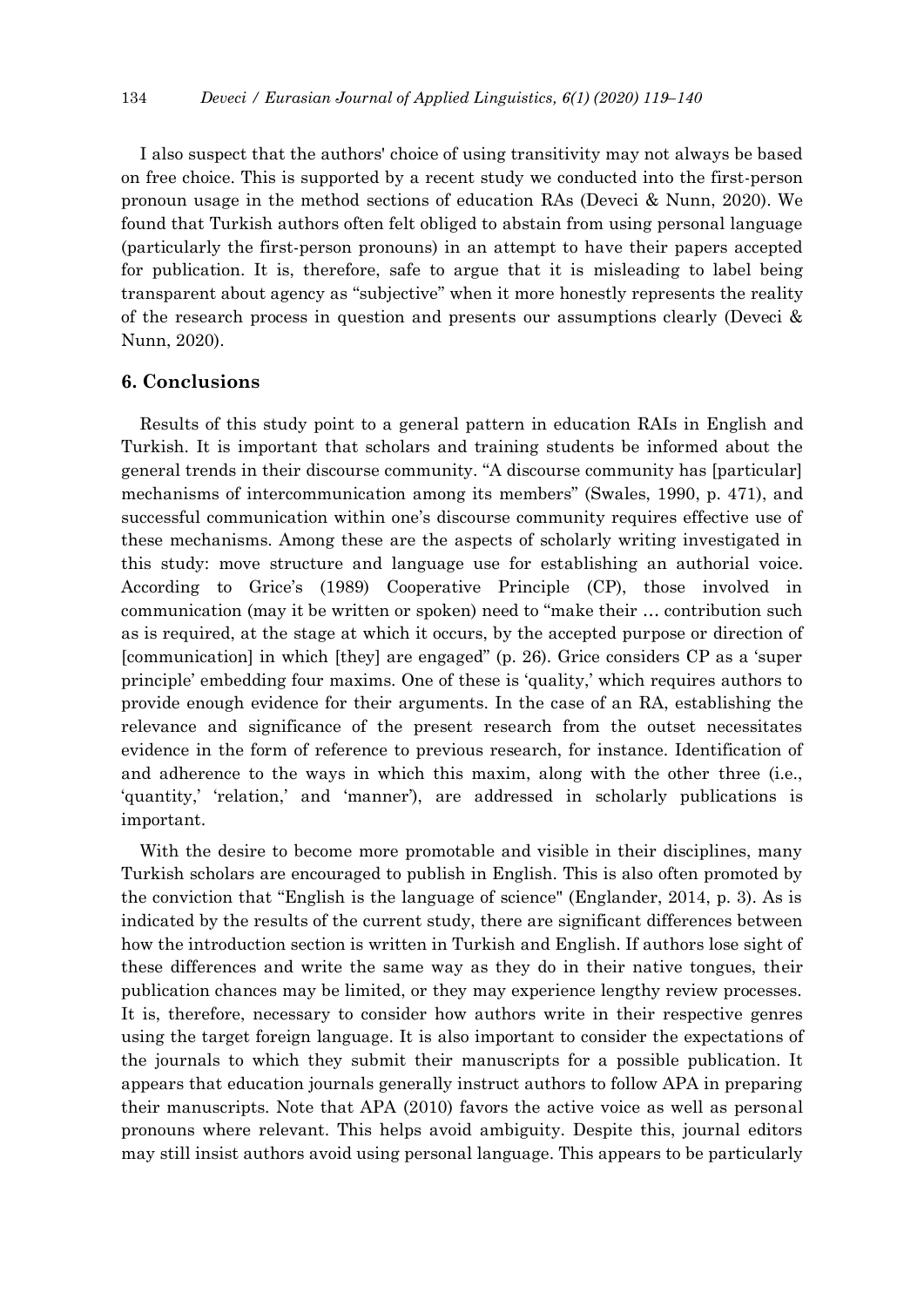the case among Turkish academia. Scholars must be better guided about establishing their authorial voice in different ways. Implicit or explicit prohibition of authors from utilizing personal language for the sake of being 'objective' would limit authors' transitivity choices, thus reducing their chances of highlighting the significance of their present research (Deveci & Nunn, 2020).

Several actions can be taken in writing-focused classes to increase students' awareness of the CARS model. One of these is through reordering exercises that require students to reorder jumbled sentences from the introduction section of a particular publication (Martin-Martin, 2013). Subsequent discussion can be held on possible variations to the original order and how it would impact the message. Students can also be asked to explain if they would similarly organize ideas in their native language. Similarities and differences could be discussed. Additionally, students' attention could be drawn to the discourse conventions of each move of a prototypical text (Martin-Martin, 2013). To this end, different types of fill-in-theblank exercises can be used. Asking students to draft an outline reflecting each move would also help them organize their introductions according to the CARS model. In addition, students can be asked to compare introductions from different disciplines or sub-disciplines. This would help them notice disciplinary variations.

Writing classes can also focus on authorial voice. Students can be asked to do quantitative and qualitative analyses of various language elements in particular introductions, including the first-person pronouns, the impersonal active-voice use, and the active voice vs. the passive voice. To this end, a variety of software can be utilized. An example is *AntConc*, which allows users to create their corpus for various types of analyses. Another online tool can be found at [http://www4.caes.hku.hk/vocabulary/tools\\_cp.htm.](http://www4.caes.hku.hk/vocabulary/tools_cp.htm) Not only does this tool help identify the frequency of word occurrences, but it also allows researchers to find examples of the usage of particular words or parts of words in a text through its concordancer application. The students can use this tool to identify how many times a certain personal pronoun appears in the text. The concordancer, on the other hand, can help with qualitative analyses as well as assist in identifying how different moves and submoves are introduced in the text.

Paraskevas (2006) proposed a similar teaching approach called "Grammar Apprenticeship". In this approach, students analyze grammatical structures used by proficient authors. Their awareness is raised concerning the choices authors make at the sentence level. This helps students develop "a feel for the beauty of language, for its power and strength and grace" (p. 65). When they engage in stylistic analysis of such texts, students notice stylistic effectiveness. They are asked to revise their papers accordingly. This experience allows them to write their sentences and improve the tone of voice in their writing. They learn to make informed decisions about how to express factual information as well as their ideas and feelings. This supports Krashen's (1984) view that competent writing skills are normally acquired as a result of engagement in extensive reading of texts composed by competent authors.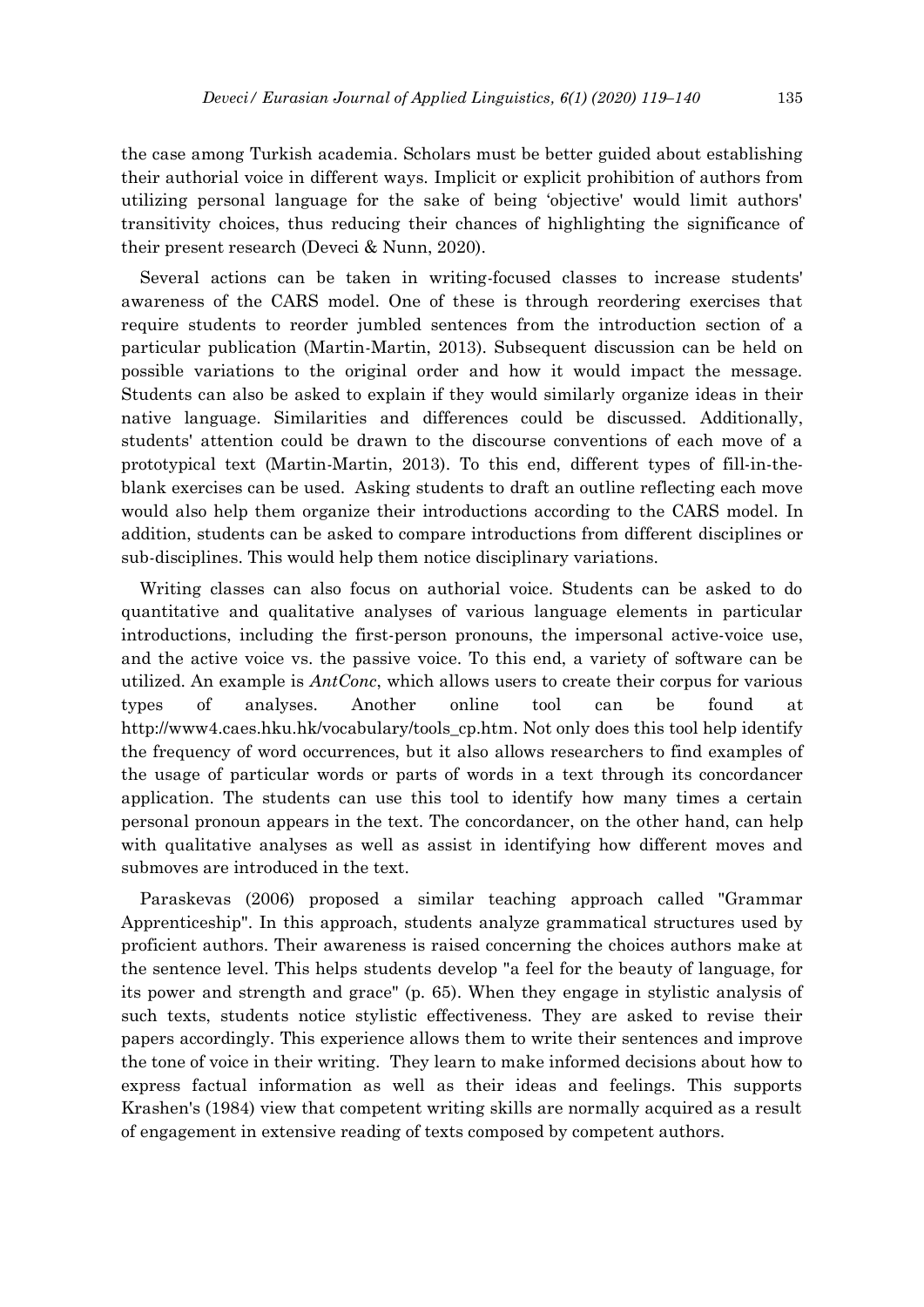Another way to help students establish an authorial voice is through paraphrasing exercises. Students can be asked to restate sentences in the passive voice using the active voice. They may be required to use the personal pronouns where relevant. Another paraphrasing activity can be in the format of editing (Deveci, 2019). For this purpose, students can be provided a short text devoid of much authorial voice and be asked to rephrase sentences/phrases using appropriate ones from a given list.

Students can also be given small projects requiring them to analyze author guidelines of certain journals in their disciplines. They may be asked to pay closer attention to the language use expected by the journals they have been assigned. They would then be instructed to present their findings to the class. A similar approach can be taken with the writing standards set by publication manuals.

One limitation of this study is that it only included 62 RAs (31 in Turkish and 31 in English). Results, therefore, cannot be generalized to the wider discourse community. This study should be considered as a preliminary one. However, future studies can increase the sample size to help increase generalizability. Also, this study investigated the introduction section of RAs. Authors' use of authorial voice in different sections of RAs can be compared. Comparison can also be made between different disciplines as well as between subfields of a particular discipline.

#### **Acknowledgments**

This research was supported by Limitless Education and Research Association, Ankara, Turkey. Project number: SEADBAP2018-3

## **References**

- Acar, D. (2016). Çocuk ve mimarlık: Küçük çocuklar için mimari tasarım öğretimi programı. *Hacettepe Üniversitesi Eğitim Fakültesi Dergisi, 30*(1), 66-81.
- Adika, G. S. K. (2014). Swales' CARS model and the metaphor of research space: An illustration with an African journal. *Legon Journal of the Humanities, 25*, 58-75. http://dx.doi.org/10.4314/ljh.v25i1.4
- Afshar, H. S., Doosti, M., & Movassagh, H. (2018). A genre analysis of the introduction section of applied linguistics and chemistry research articles. *Iranian Journal of Applied Linguistics, 21*(1), 163-214.
- Alley, M. (2013). *The craft of scientific writing*. New York, NY: Springer.
- American Psychological Association. (2010). *Publication manual of the American Psychological Association* (6th ed.). Washington, DC: Author.
- Anthony, L. (1999). Writing research article introductions in software engineering: How accurate is a standard model? *IEEE Transactions on Professional Communication*, *42*(1), 38-46.
- Arvay, A., & Tanko, G. (2004). A contrastive analysis of English and Hungarian theoretical research article introductions, *IRAL, 42*(1), 71-100.
- Ayvacı, H. Ş., Atik, A., & Ürey, M. (2016). Okul öncesi çocuklarının bilim insanı kavramına yönelik algıları. *Bartın Üniversitesi Eğitim Fakültesi Dergisi, 5(*3), 669-689.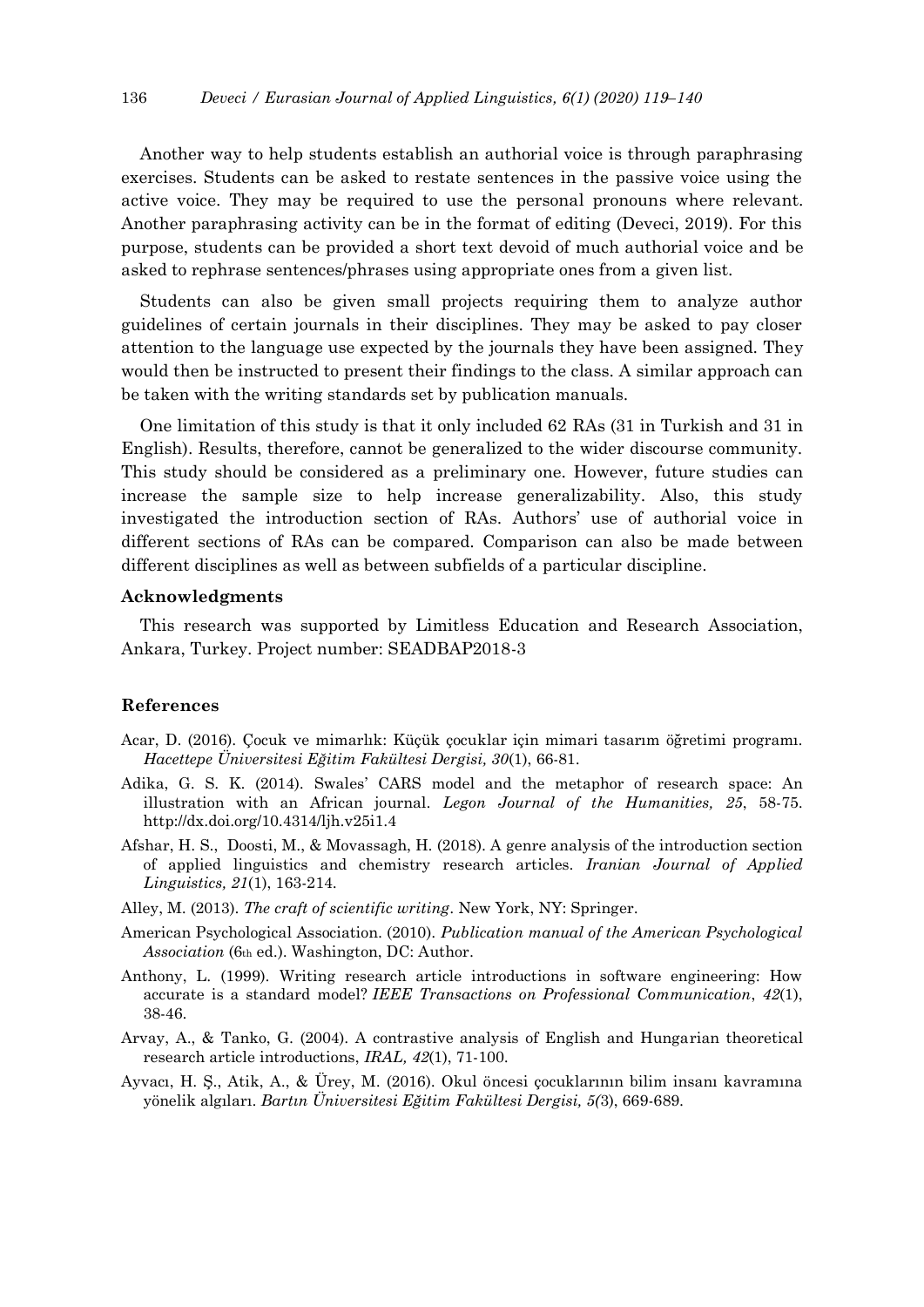- Beyaztaş, D. İ., & Şahin, S. G. (2017). Öğrenme yaklaşımları ile öğrenme stratejilerini kullanma kalitesi arasındaki ilişkilerin modellenmesi. *Ankara Üniversitesi Eğitim Bilimleri Fakültesi Dergisi*, *50*(2), 59-78.
- Brown, P. & Levinson, S. C. (1987). *Politeness: Some universals in language usage*. Cambridge, England: Cambridge University Press.
- Candan, E. (2007). *Türklerin kültür kökenleri*. İstanbul: Sınır Ötesi Yayınları.
- Carciu, O. M. (2009). An intercultural study of first-person plural references in biomedical writing. *Ibérica, 18*, 71-92.
- Cargill, M., & O'Connor, P. (2013). *Writing scientific research articles: Strategy and steps* (2nd ed.). West Sussex, UK: Wiley-Blackwell.
- Causapin, M., & Groombridge, T. (2017). The effects of language simplification and pictures on the ability of Emirati university students to comprehend and solve mathematics word problems. *Learning and Teaching in Higher Education: Gulf Perspectives, 14*(2). **http//doi.org/10.18538/lthe.v14.n2.288**
- Chandrasegara, A. (2012). Empowering second-language writers through rhetorical move analysis. In C. Gitsaki, & R. B. Baldauf Jr. (Eds.), *Future directions in applied linguistics: Local and global perspectives* (pp. 10-25). Newcastle, England: Cambridge Scholars Publishing.
- Crookes, G. (1986). Towards a validated analysis of scientific text structure. *Applied Linguistics, 7*, 57-70.
- Deveci, T. (2019). Sentence openers in academic writing: A comparison between seminar texts and students' reflective writing papers. *Journal of Language and Linguistic Studies*, *15*(1), 247-261.
- Deveci, T., & Nunn, R. (2018). Use of relative clauses in humanities and social sciences research articles: A case study. *Linguistics and Literature Studies, 6*(1), 17-26. **http://dx.doi.org/10.13189/lls.2018.060103**
- Deveci, T., & Nunn, R. (2020). First person pronouns in method section of education research articles: The case of Turkish scholars. In O. Mentz & K. Papaja (Eds.), *Focus on Language: Challenging Language Learning and Language Teaching in Peace and Global Education* (pp. 286-311). Münster: LIT Verlag volume 10 of the book series: Europa lernen. Pespektiven für eine Didaktik europäischer Kulturstudien.
- Dontcheva-Navratilova, O. (2013). Authorial presence in academic discourse: Functions of author-reference pronouns. *Linguistica Pragensia, 23*(1), 9-30.
- Dudley-Evans, T. (2000). Genre analysis: A key to a theory of ESP? *Ibérica, 2*, 3-11.
- Englander, K. (2014). *Writing publishing science research papers in English: A global perspective*. Toronto, Canada: Springer. **<https://doi.org/10.1007/978-94-007-7714-9>**
- Fudhla, N., Rozimela, Y., & Ningsih, K. (2014). An analysis of students' research proposal introduction based on CARS model at STAIN Sjech M. Djamil Djambek Bukittinggi. *Journal English Language Teaching*, *2,* 66-77.
- Gastel, B., & Day, R. A. (2016). *How to publish a scientific paper* (8th ed.). Santa Barbara, CA: Greenwood.
- Grice, H. P. (1989). *Studies in the way of words.* Cambridge, MA: Harvard University Press.
- Gupta, R. (1995). Managing general and specific information in introductions. *English for Specific Purposes, 14*(1), 59-75.
- Habibie, P. (2008). Genre analysis of research article introductions across ESP, Psycholinguistics, and Sociolinguistics. *Iranian Journal of Applied Linguistics, 11*(2), 87-111.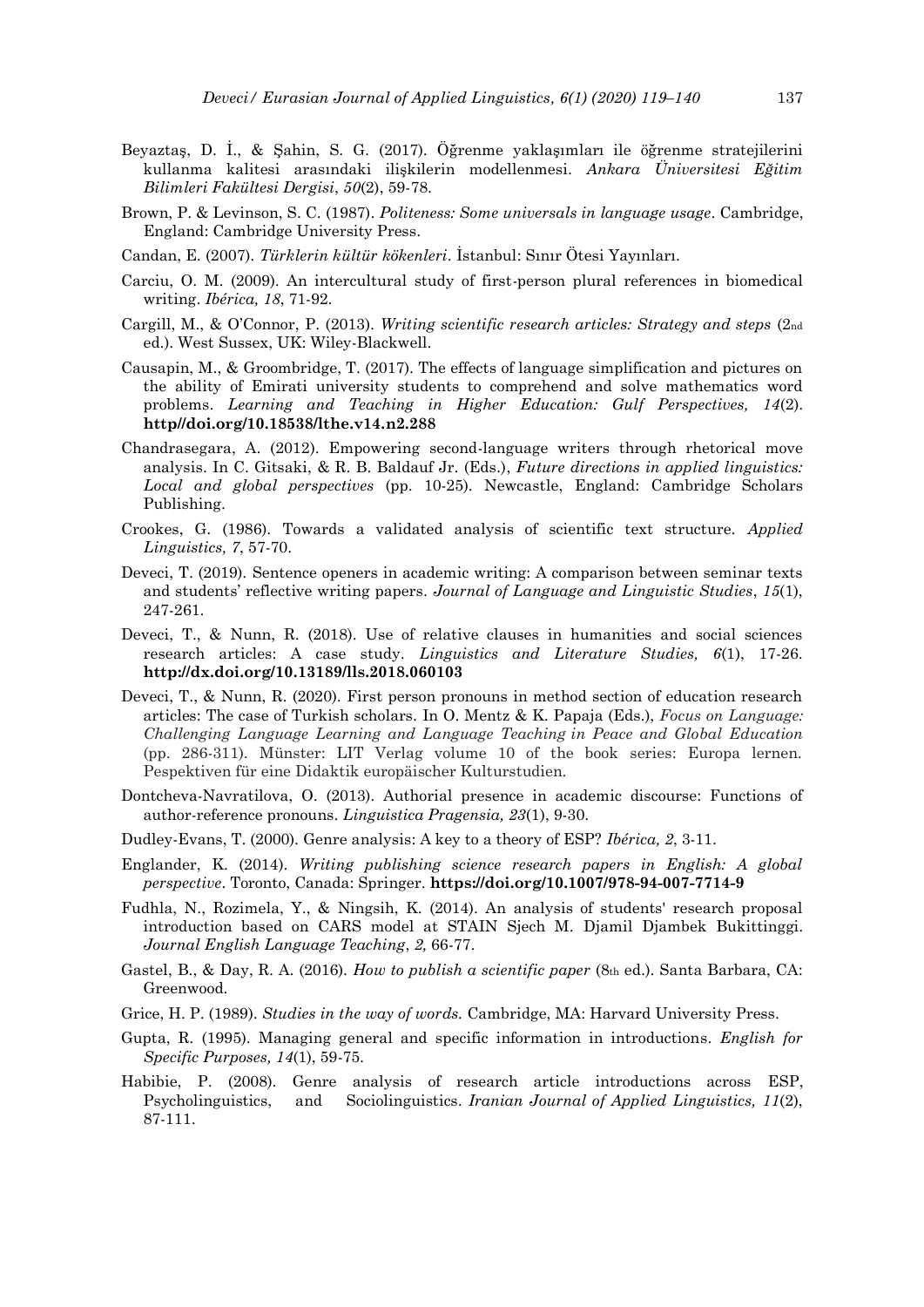- Harwood, N. (2005). 'Nowhere has anyone attempted … In this article I aim to do just that': A corpus-based study of self-promotional I and we in academic writing across four disciplines. *Journal of Pragmatics, 37*(8), 1207-1231.
- Hirano, E. (2009). Research article introductions in English for specific purposes: A comparison between Brazilian Portuguese and English. *English for Specific Purposes, 28*(4), 240-250.
- Howe, L. (2016). Resistance, transformation, and identity: Replacing at-risk patterns with agency through the creative writing workshop. *PAACE Journal of Lifelong Learning, 25*, 51-67.
- Hüttner, J. (2015). Communicative purpose in student genres: Evidence from authors and texts. *Fremdsprachen Lehren und Lernen, 44*(1), 29-43.
- Hyland, K. (1999). Disciplinary discourses: Writer stance in research articles. In C. Candlin & K. Hyland (Eds.), *Writing: Texts, processes and practices* (pp. 99–121). London, England and New York, NY: Longman.
- Hyland, K. (2002). Authority and invisibility: Authorial identity in academic writing. *Journal of Pragmatics, 34*, 1091-1112.
- Ioannis, A., & Eleftheria, I. (2018). Comparison of students with non-verbal learning disabilities and students with Asperger syndrome in solving word arithmetic problems. *European Journal of Special Education Research, 3*(3), 27-48.
- Işık-Taş, E. (2008). *A corpus-based analysis of genre-specific discourse of research: The research article and the PhD thesis in ELT* (Unpublished PhD Dissertation). Middle East Technical University, Ankara.
- Işık-Taş, E. (2010). "In this paper I will discuss...": Current trends in academic writing. *Procedia Social and Behavioral Sciences, 3,* 121-126.
- İşler, C. (2018). The use of first person pronouns in master's theses written in English by Turkish authors. *Journal of English and Education, 4*(1), 12-20.
- Jalilifar, A., Hayati, A. M., & Namdari, N. (2012). A comparative study of research article discussion sections of local and international applied linguistics journals. *The Journal of Asia TEFL, 9*(1), 1-29.
- Kafes, H. (2012). Cultural traces on the rhetorical organization of research article abstracts. *International Journal on New Trends in Education and Their Implications, 3*(3), 207-220.
- Krashen, S. (1984*). Writing: Research, theory and application*. Oxford, England: Pergamon Institute of English. **https://doi.org/10.1017/s0272263100006197**
- Kuhi, D., Tofigh, M., & Babaie, R. (2013). Writers' self-representation in academic writing: The case of computer engineering research articles by English versus Iranian writers, *International Journal of Research Studies in Language Learning*, *2*(3), 35-48.
- LaForge, C., Perro, M., Roy-Charland, A., Roy, E. M., & Carignan, I. (2018). Contributing to children's early comprehension of emotions: A picture book approach. *Canadian Journal of Education, 4*(1), 301-328.
- Loi, C. K., & Evans, M. S. (2010). Cultural differences in the organization of research article introductions from the field of educational psychology: English and Chinese. *Journal of Pragmatics, 42*(10), 2814-2825.
- Louie, D. (2018). Sexual exploitation prevention education for indigenous girls. *Canadian Journal of Education, 41*(2), 633-663.
- Maajeeny, H. (2018). Children with emotional and behavioral disorders in Saudi Arabia: A preliminary prevalence screening. *European Journal of Special Education Research, 3*(3), 49-77.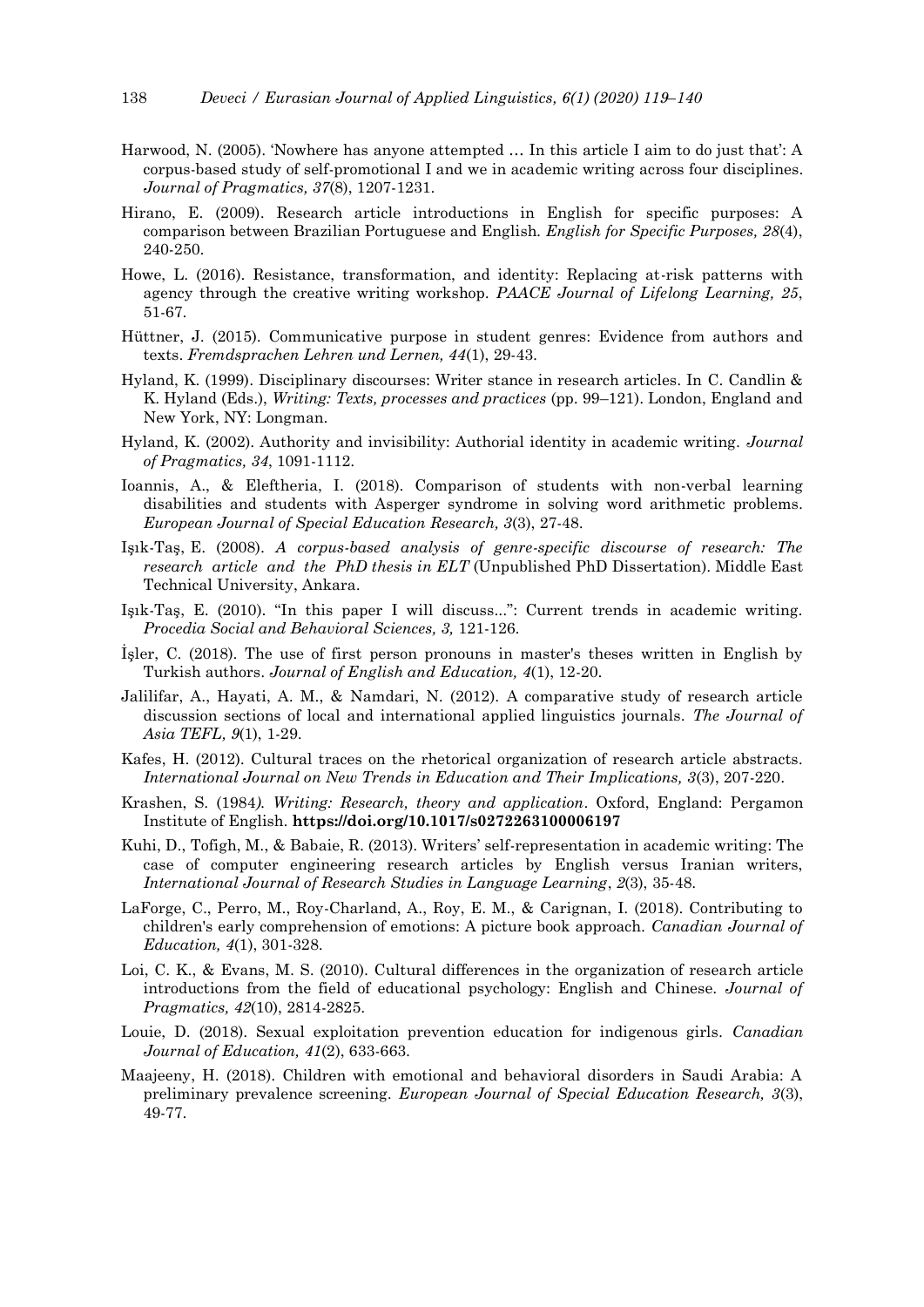- Martin-Martin, P. (2013). The teaching of academic writing to English as a second language students: A functional genre-based approach. *Revista de Lenguas para Fines Específicos, 19*, 329-351.
- Maznun, M. D. B., Monsefi, R., & Nimehchisalem, V. (2017). Undergraduate ESL students' difficulties in writing the introduction for research reports. *Advances in Language and Literacy Studies, 8*(1), 9-16.
- McCallum, L. (2016). Exploring authorial presence through the use of first person pronouns: Evidence from a Saudi university. *Arab World English Journal, 7*(2), 118-135.
- Merriam-Webster.com. (2019). Retrieved from [https://www.merriam](https://www.merriam-webster.com/dictionary/introduce)[webster.com/dictionary/introduce](https://www.merriam-webster.com/dictionary/introduce)
- Michael, N., & Gorpe, T. S. (2017). Public relations for the next generation: Middle East Public Relations Association (MEPRA)'s engagement with students. *Learning and Teaching in Higher Education: Gulf Perspectives, 14*(2). **http//dx.doi.org/10.18538/lthe.v14.n2.268**
- Mishra, N., Ahmed, I. A., & Al Hadabi, S. J. (2017). A major choice: Exploring the factors influencing undergraduate choices of communication major. *Learning and Teaching in Higher Education: Gulf Perspectives, 14*(2). **http//doi.org/10.18538/lthe.v14.n2.292.**
- Nunn, R. (2008). Do academic reviewers readily accept a first-person voice? *Asian EFL Journal, 10*(2), 210-229.
- Nunn, R. (2012). In search of a personal voice: A tale of two papers. In J. Adamson & R. Nunn (Eds.). *Editorial and authorial voices in EFL academic journal publishing* (pp. 31-43). Australia: Asian EFL Journal Press.
- Nunn, R. (2014). Holistic learning, first-person voice and developing academic competence. *Asian EFL Journal*, *74*, 19-32.
- Nunn, R., Brandt, C., & Deveci, T. (2018). Transparency, subjectivity and objectivity in academic texts. *ESBB English Scholarship Beyond Borders, 4*(1), 71-102.
- Nunn, R., Deveci, T., Khan, I., & Ayish, N. (2018). A transitivity investigation of Nature journal articles. *The Linguistics Journal, 12*(1), 192-220.
- Özel, M., & Akyol, C. (2016). Bu benim eserim projeleri hazırlamada karşılaşılan sorunlar, nedenleri ve çözüm önerileri. *Gazi Üniversitesi Gazi Eğitim Fakültesi Dergisi, 36*(1), 141- 173.
- Öztürk, I. (2007). The textual organization of research article introductions in applied linguistics: Variability within a single discipline. *English for Specific Purposes, 26*(1), 25-38.
- Paraskevas, C. (2006). Grammar apprenticeship. *The English Journal, 95*(5), 65-70. **<https://doi.org/10.2307/30046591>**
- Patrick, M., Gulayets, V., & Peck, C. L. (2017). A call for teacher professional learning and the study of religion in social studies. *Canadian Journal of Education, 40*(4), 603-637.
- Rahman, M., Darus, S., & Amir, Z. (2017). Rhetorical structure of introduction in applied linguistics research articles. *EDUCARE: International Journal for Educational Studies*, *9*(2), 69-84.
- Samraj, B. (2002). Introductions in research articles: Variations across disciplines. *English for Specific Purposes, 21*, 1-17.
- Shank, G., & Brown, L. (2007). *Exploring educational research literacy*. New York, NY: Routledge.
- Shehzad, W. (2006). Computer scientist's approach to "establishing a research territory." *Selected Papers from the Fifteenth International Symposium on English Teaching.* Taipei, Taiwan: Crane Publishing and ETA-ROC.